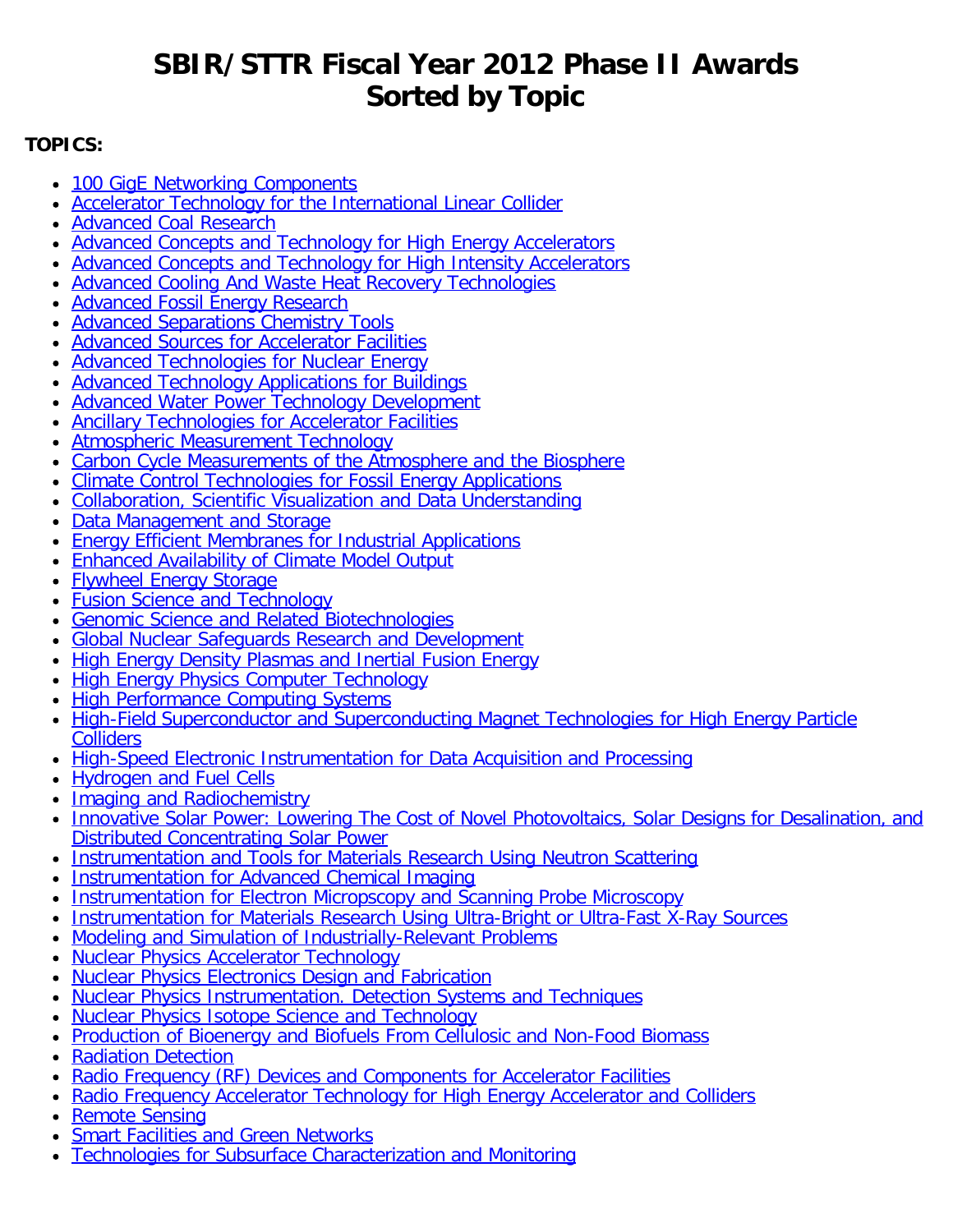- [Technologies Related to Energy Storage for Electric Drive Vehicles](#page-34-0)
- [Technology to Support BES User Facilities](#page-34-1)
- [Wind Energy Technology Development](#page-35-0)

#### [top of page](#page-0-0)[↑](#page-0-0)

### <span id="page-1-0"></span>**TOPIC: 100 GigE Networking Components**

#### **Company:**

Reservoir Labs, Inc. 632 Broadway Suite 803 New York, NY 10012-2614

### **Project Title:**

Bro-Intelligent Load Balancer Towards Terabit-Scale Cyber-Security

#### **Project Summary:**

Network-based infrastructures, while critical to ensure the productivity of our private and public organizations, are threatened by an increasing number of ever more sophisticated cyber- attacks To protect them from these cyber-threats, we are developing a new cyber-security defense system that will be able to support terabit per second traffic rates.

[top of page](#page-0-0)[↑](#page-0-0)

### <span id="page-1-1"></span>**TOPIC: Accelerator Technology for the International Linear Collider**

#### **Company:**

Calabazas Creek Research, Inc. 690 Port Drive San Mateo, CA 94404-1010

#### **Project Title:**

10 MW Annular Beam Klystron for Accelerators

#### **Project Summary:**

This project will develop a 10 MW, 1.3 GHz annular beam klystron (ABK). The advanced design of the ABK will reduce system costs below that for systems using conventional klystrons The ABK will be useful for research and medical accelerators, and other DoD and commercial applications.

#### **Company:**

Euclid Techlabs, LLC 5900 Harper Rd. Suite 102 Solon, OH 44139-1866

#### **Project Title:**

High Power Rf Testing Of A 3-Cell Superconducting Traveling Wave Accelerating Structure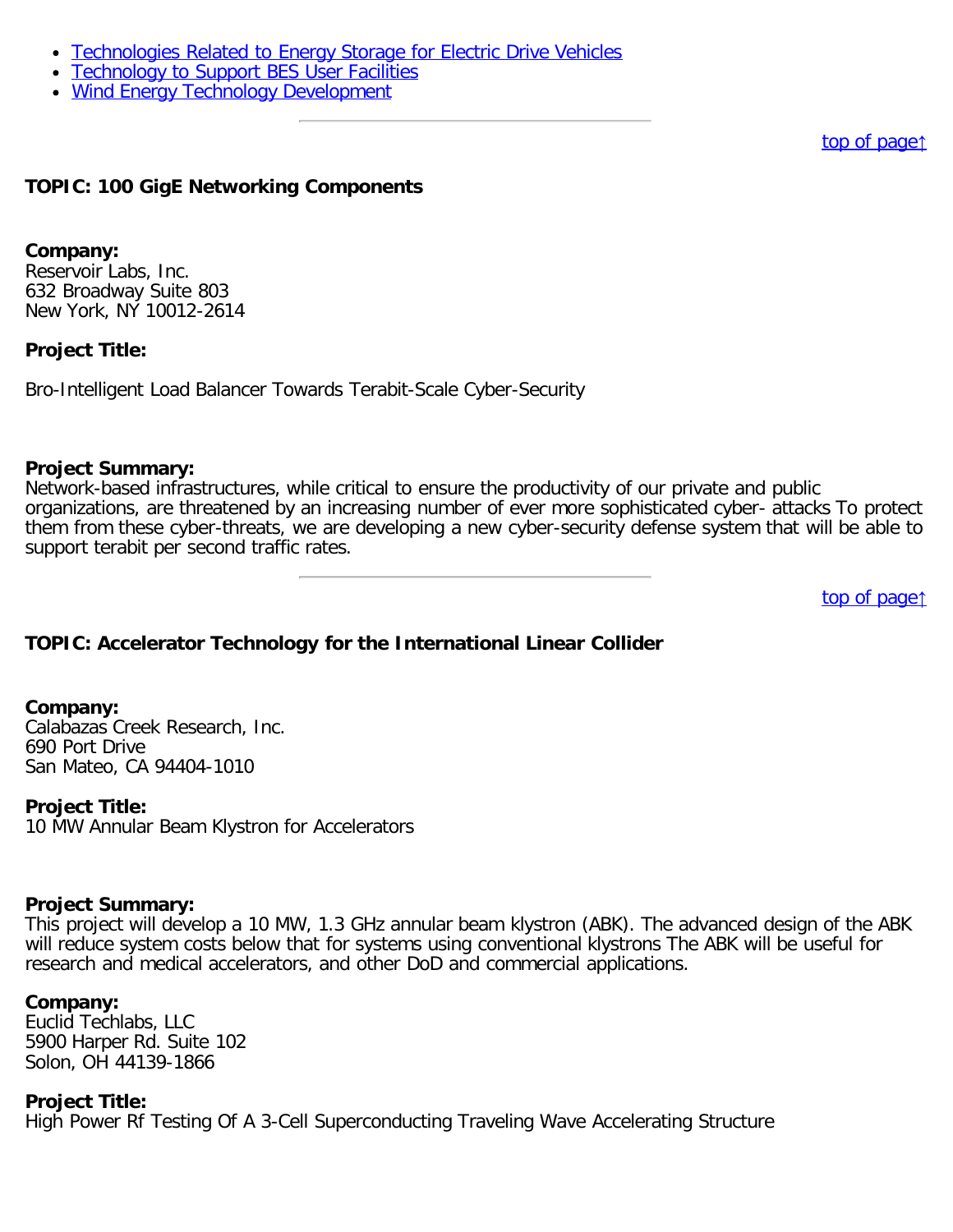This project will design and demonstrate a prototype of a new kind of superconducting\particle accelerator. This device could significantly reduce the cost of the International Linear Collider

[top of page](#page-0-0)[↑](#page-0-0)

# <span id="page-2-0"></span>**TOPIC: Advanced Coal Research**

**Company:** Materials And Systems Research, Inc. 5395 West 700 South Salt Lake City, UT 84104-4403

### **Project Title:**

Solid Oxide Fuel Cell Cathode Enhancement Through a Vacuum-Assisted Infiltration Technique

### **Project Summary:**

This project provides a viable means for SOFC performance enhancement that furnishes an impetus to commercialization of these highly-efficient environmentally-benign power generation technologies.

**Company:** Mesoscribe Technologies, Inc. 7 Flowerfield, Suite 28 Saint James, NY 11780-1514

#### **Project Title:**

Self-Powered Wireless Sensors for Gas Turbine Power Systems

#### **Project Summary:**

This project will develop selfi;  $\frac{1}{2}$  powered wireless sensors for condition monitoring of industrial gas turbines by integrating novel high temperature Direct Write sensor technologies with power harvesting modules and industrial wireless transmitters. The technology will improve turbine efficiency, prevent forced shutdowns, and reduce operational and sustainment costs.

[top of page](#page-0-0)[↑](#page-0-0)

# <span id="page-2-1"></span>**TOPIC: Advanced Concepts and Technology for High Energy Accelerators**

**Company:** Arbor Photonics, Inc. 251 Jackson Plaza Unit A1 Ann Arbor, MI 48103-1955

**Project Title:** Fiber-laser Array Pumped OPCPA Laser-Plasma Accelerator Driver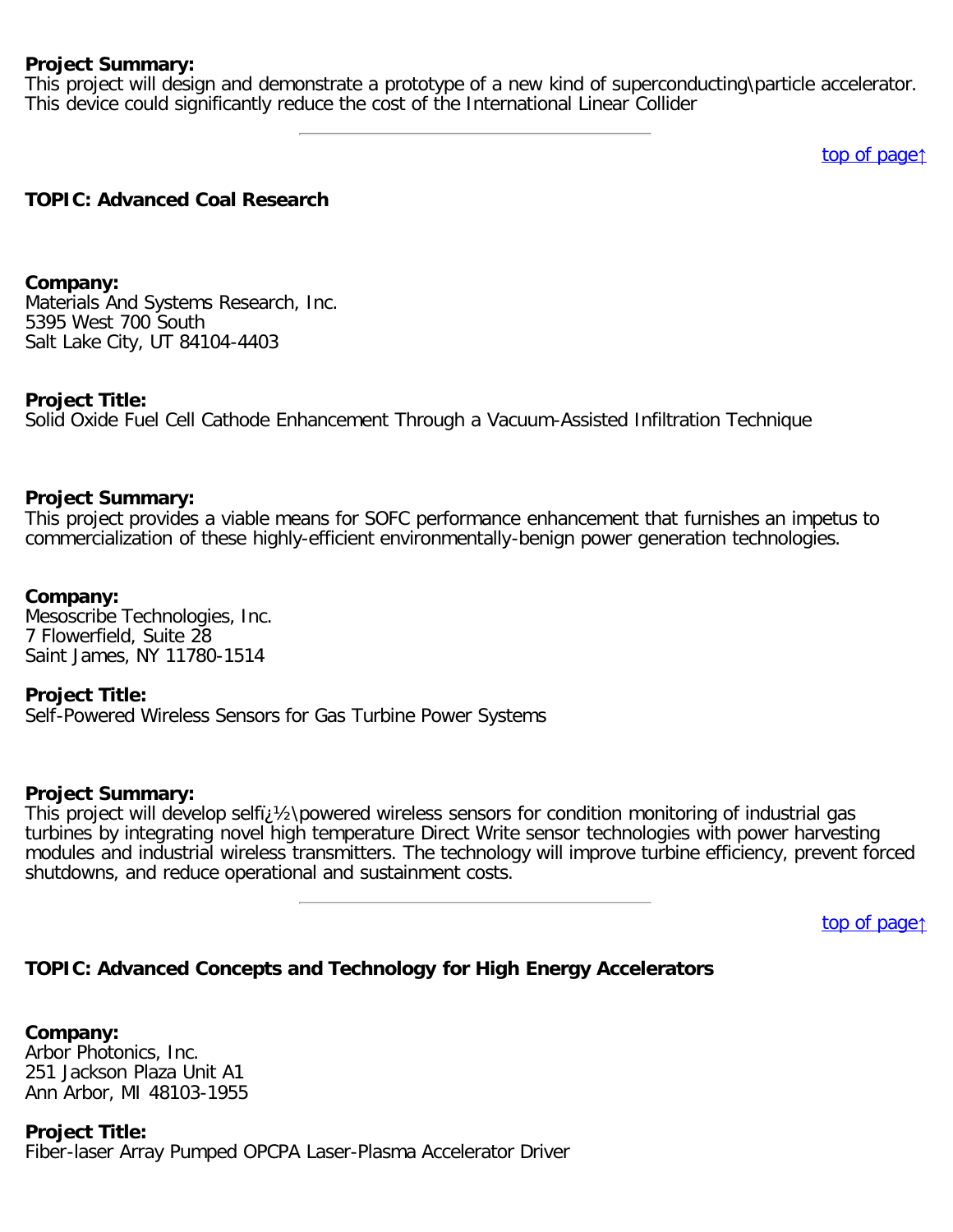A novel laser system makes compact, tabletop-sized accelerators more realistic, and can dramatically increase the rate of acceleration possible with traditional high energy particle accelerators with dramatic decreases in machine dimensions, all the while putting the cost within reach of a range of university labs and industry.

#### **Company:**

Far-tech, Inc. 10350 Science Center Drive Suite 150 San Diego, CA 92121-1136

#### **Project Title:**

Rapidly Tunable RF Cavity for Accelerators

#### **Project Summary:**

An innovative accelerating structure is being developed for use in high intensity fixed-field alternate gradient accelerators to be used for basic physics research, industrial, accelerator driven subcritical nuclear reactor, and medical cancer therapy applications.

#### **Company:**

Fm Technologies, Inc. 4431-H Brookfield Corporate Dr Chantilly, VA 20151-1691

#### **Project Title:**

X-Band Bunched Electron Injector

#### **Project Summary:**

This program will develop a high efficiency radio-frequency accelerator and high frequency klystron that will provide a high power source suitable for many applications. Of particular importance are medical cancer therapy linacs, sterilization and research injectors. Both accelerators and klystron sources will be more compact, more energy efficient, last longer, and provide improved cancer therapy treatment.

#### **Company:**

Muons, Inc. 552 N. Batavia Ave Batavia, IL 60510

#### **Project Title:**

Helical Muon Beam Cooling Channel Engineering Design

#### **Project Summary:**

<span id="page-3-0"></span>A novel system of superconducting magnets and RF cavities will reduce the size of muon beams for muon colliders, to regain the energy frontier, and for a range of applications in discovery science, energy production, homeland defense, and material science.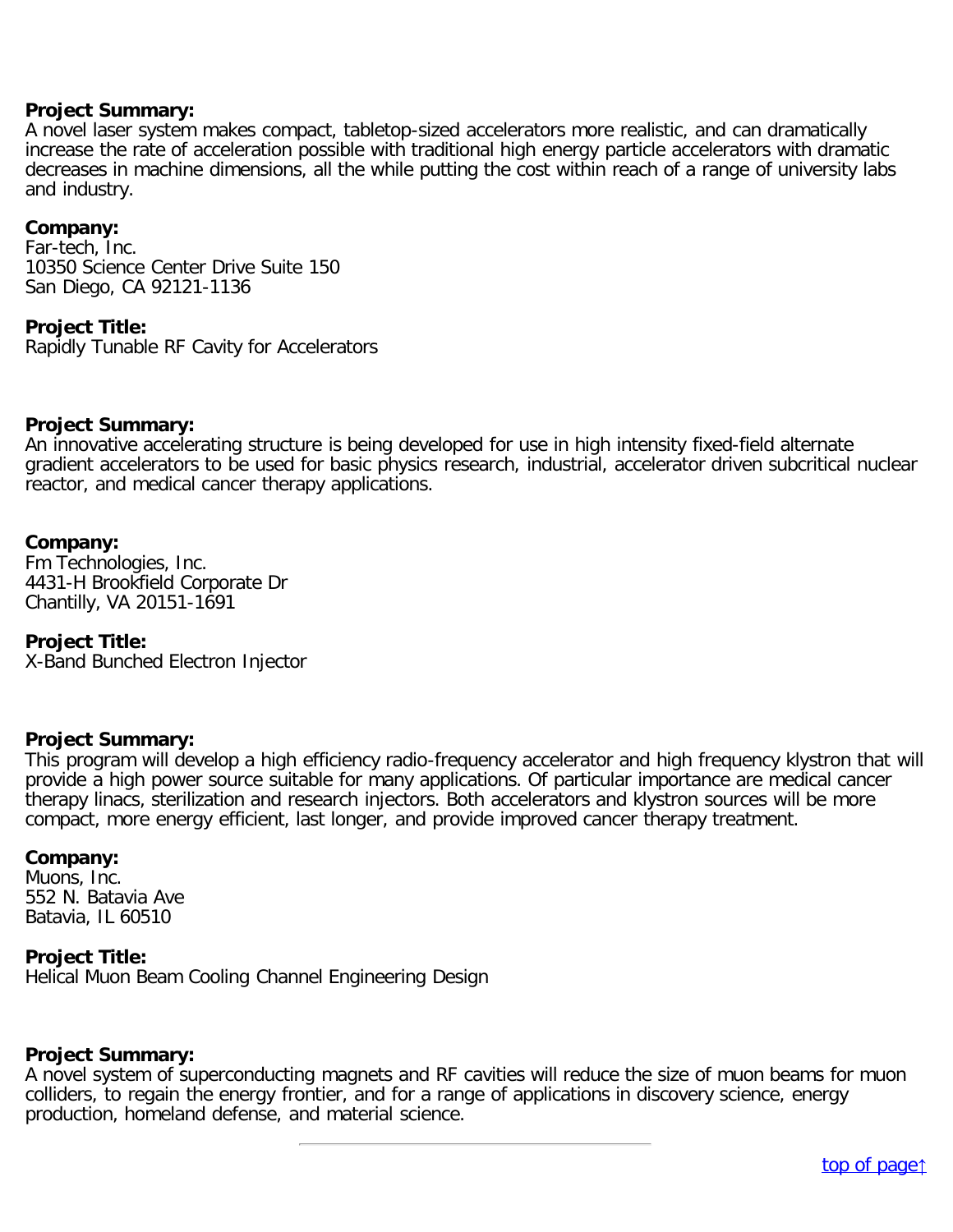# **TOPIC: Advanced Concepts and Technology for High Intensity Accelerators**

**Company:**

Green Mountain Radio Research Company 77 Vermont Avenue Colchester, VT 05446-3121

### **Project Title:**

Topic 60c - High-efficiency power amplifiers for Project X, Phase II

### **Project Summary:**

This project will develop a high-efficiency power amplifier that is adaptable to many applications and will significantly reduce electricity consumption, thus reducing operating costs, importation of foreign petroleum, pollution, and greenhouse-gas emissions.

[top of page](#page-0-0)[↑](#page-0-0)

# <span id="page-4-0"></span>**TOPIC: Advanced Cooling And Waste Heat Recovery Technologies**

**Company:** Architectural Applications LLC 4109 NE Davis Street Portland, OR 97232-3444

#### **Project Title:**

Building-Integrated Heat and Moisture Exchange-Engineering Development and Field Demonstration

#### **Project Summary:**

This technology is a large-scale, membrane-based heat and moisture exchanger that works efficiently by virtue of its large scale. The large size is accommodated by integrating it into the building wall systems, where it provides additional benefit as a highly improved insulator.

#### **Company:**

Innosense, LLC 2531 West 237th Street SUITE 127 Torrance, CA 90505

#### **Project Title:**

Aerogel Impregnated Polyurethane Piping and Duct Insulation

#### **Project Summary:**

This project will develop an eco-friendly product, InsuGel, which will serve a growing market that focuses on energy-saving construction and renovation methods. InsuGel is compliant with the mission of the "Building America" program delivering building retrofit measures to assist in improving efficiency of existing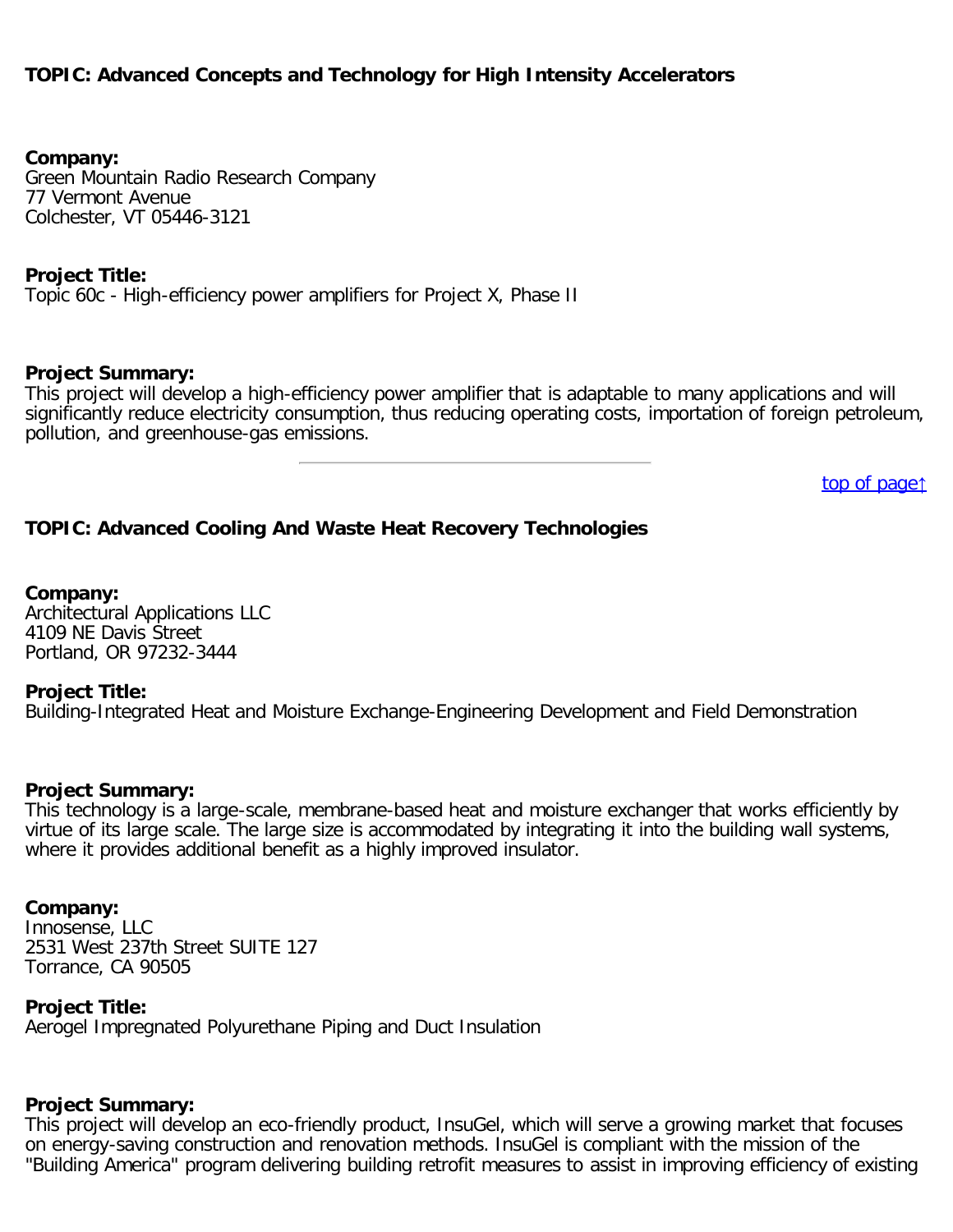# <span id="page-5-0"></span>**TOPIC: Advanced Fossil Energy Research**

**Company:** Makel Engineering, Inc. 1585 Marauder Street Chico, CA 95973-9064

### **Project Title:**

Integral Packaging of High Temperature Sensors for In-Situ Measurements

#### **Project Summary:**

Novel sensor materials are being developed for the detection of gas species in harsh environment These materials enable enhanced process control of advanced power generation systems, such as coal gasification and turbines Process control enables increased efficiency and reduced emissions.

#### **Company:**

Questek Innovations LLC 1820 Ridge Avenue Evanston, IL 60201-3621

#### **Project Title:**

Computational Design of Weldable High-Cr Ferritic Steel

#### **Project Summary:**

Higher operating temperatures at coal-fired power plants can increase efficiency and reduce CO2 emission while also enhancing national security, domestic employment, balance of trade and U.S. GDP. This SBIR program will utilize a fundamental computational Materials by Design® approach to design and develop improved, weldable alloys to enable high efficiency power plants.

[top of page](#page-0-0)[↑](#page-0-0)

### <span id="page-5-1"></span>**TOPIC: Advanced Separations Chemistry Tools**

**Company:** Microchem Solutions 212 Tisbury Road Norman, OK 73071-7178

**Project Title:**

High Pressure Open Channel Electroosmotic Pump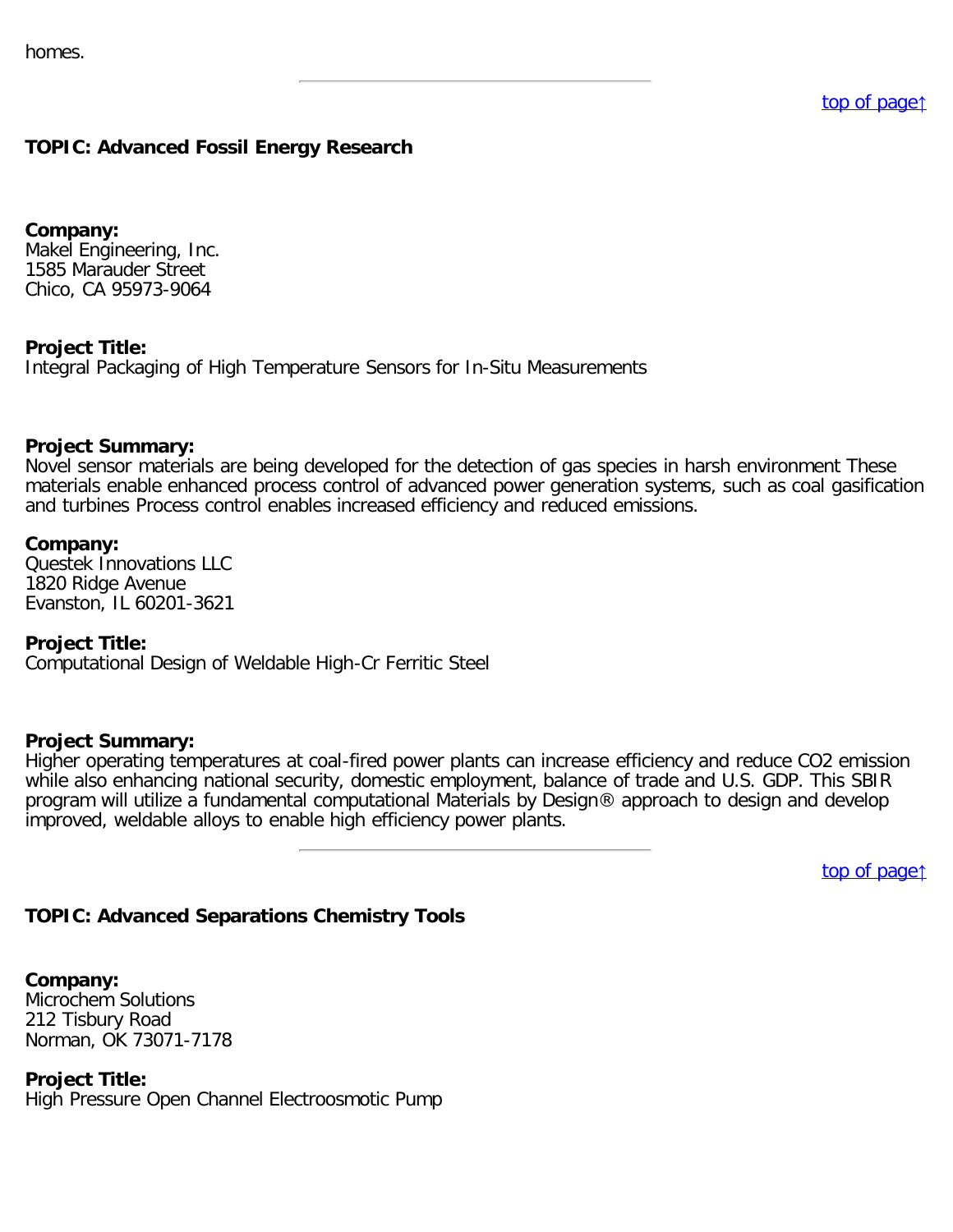Miniaturized high-pressure liquid chromatography (HPLC) has a wide range of applications. A problem toward miniaturized HPLC is the lack of a high-pressure micropump. In this project, we will develop a highpressure micropump to address this problem.

[top of page](#page-0-0)[↑](#page-0-0)

### <span id="page-6-0"></span>**TOPIC: Advanced Sources for Accelerator Facilities**

**Company:** Hyper Tech Research, Inc 539 Industrial Mile Road Columbus, OH 43228-2412

#### **Project Title:**

Nb3Sn Wound Superconducting Undulators for Synchrotron Light Sources

#### **Project Summary:**

The research is directed towards the development of improved superconducting undulators, the devices that convert the energy of a dedicated synchrotron's electron beam into short wavelength light or x-rays. The research will lead to the emergence of improved light (or 'photon') sources for use in materials research, industry, and medicine. For example, this includes the processing of semiconductor chips for computers, determining the age of materials through radiocarbon dating, sterilizing medical equipment and food products and the diagnosing and treatment of cancer.

#### **Company:**

Radiabeam Technologies, LLC. 1717 Stewart Street Santa Monica, CA 90404-4021

#### **Project Title:**

Praseodymium Undulator with Textured Dysprosium Poles for Compact X-ray FEL Applications

#### **Project Summary:**

Synchrotron radiation light source facilities provide critical capability to material science, chemistry, structural biology, pharmaceutical research and medicine In this project a novel magnetic device is proposed to significantly enhance the performance of existing and future light sources.

#### **Company:**

Tech-x Corporation 5621 Arapahoe Ave Boulder, CO 80303-1379

#### **Project Title:**

Software for Modeling and Design of Robust GaAs Photocathodes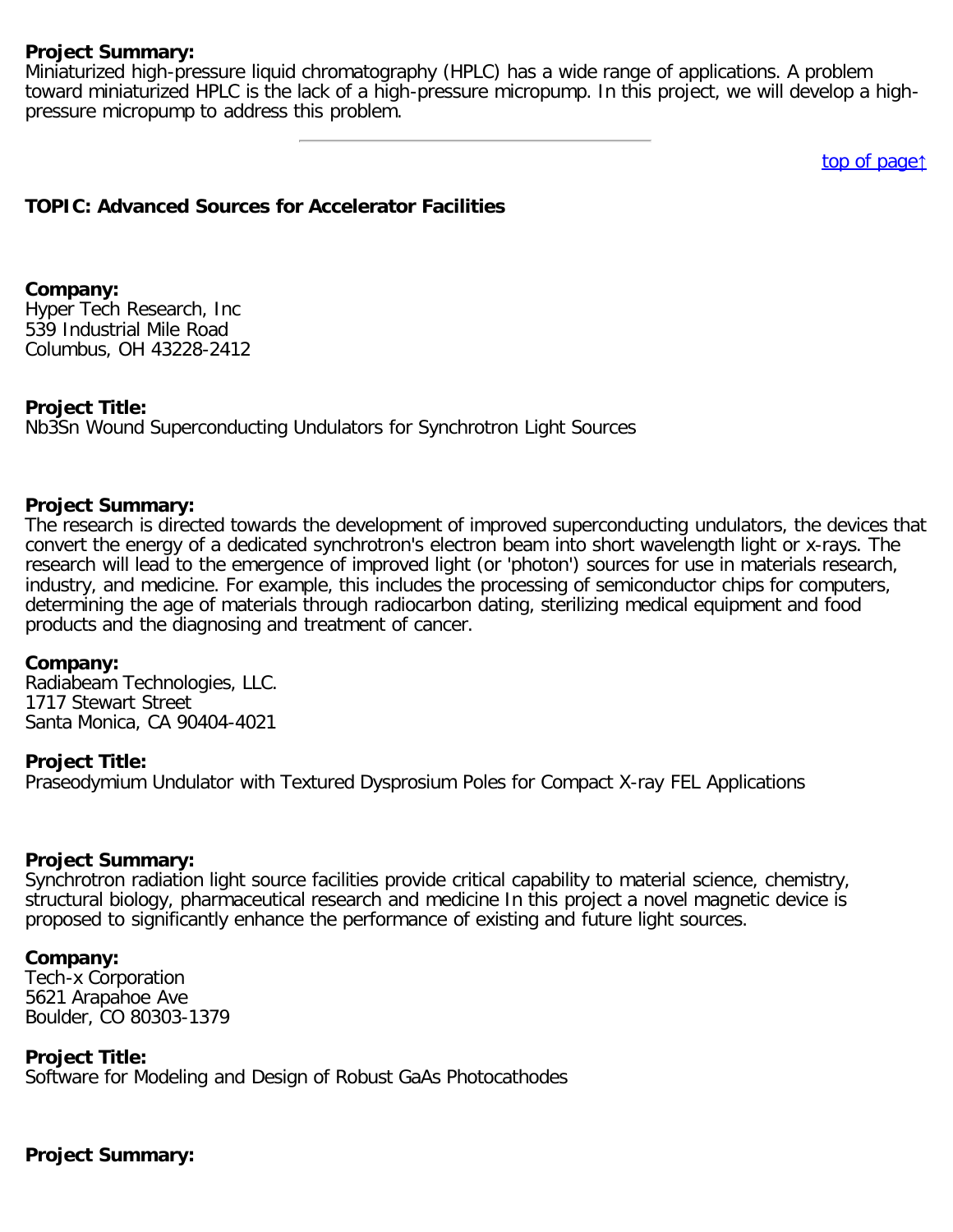Novel high-current, high-brightness, low emittance electron sources are required for free electron lasers, major upgrades of X-ray light source and particle accelerator facilities in the portfolio of the Department of Energy to enable the development of new energy efficient, medical, and military technologies High-fidelity software is being developed with new capabilities to design photocathodes for modern applications.

[top of page](#page-0-0)[↑](#page-0-0)

# <span id="page-7-0"></span>**TOPIC: Advanced Technologies for Nuclear Energy**

#### **Company:**

Analysis And Measurement Services Corporation 9119 Cross Park Drive Knoxville, TN 37923-4505

### **Project Title:**

Rod Control System On-Line Condition Monitoring and Advanced Diagnostics for Existing and Next Generation Nuclear Power Plants

### **Project Summary:**

This project offers to enhance the rod control systems of nuclear reactors with diagnostic capabilities to provide continuous monitoring and automated system health assessment This technology can prevent unplanned reactor trips and shorten refueling outage times which will help provide safe and reliable power to the general public.

#### **Company:**

Radiation Monitoring Devices, Inc. 44 Hunt Street Watertown, MA 02472-4699

#### **Project Title:**

Non-contact, High Speed Inspection of Zirconium Power Plant Components

#### **Project Summary:**

This project will develop new, deeply penetrating solid-state sensor arrays for through wall inspection of nuclear power plant components.

#### **Company:**

Sporian Microsystems, Inc. 515 Courtney Way Suite B Lafayette, CO 80026-8821

#### **Project Title:**

Advanced SiCN Materials and Sensors for Generation IV Reactors

### **Project Summary:**

A novel high temperature ceramic material and sensing technology is proposed to support the design and safe operation of Generation IV nuclear power systems.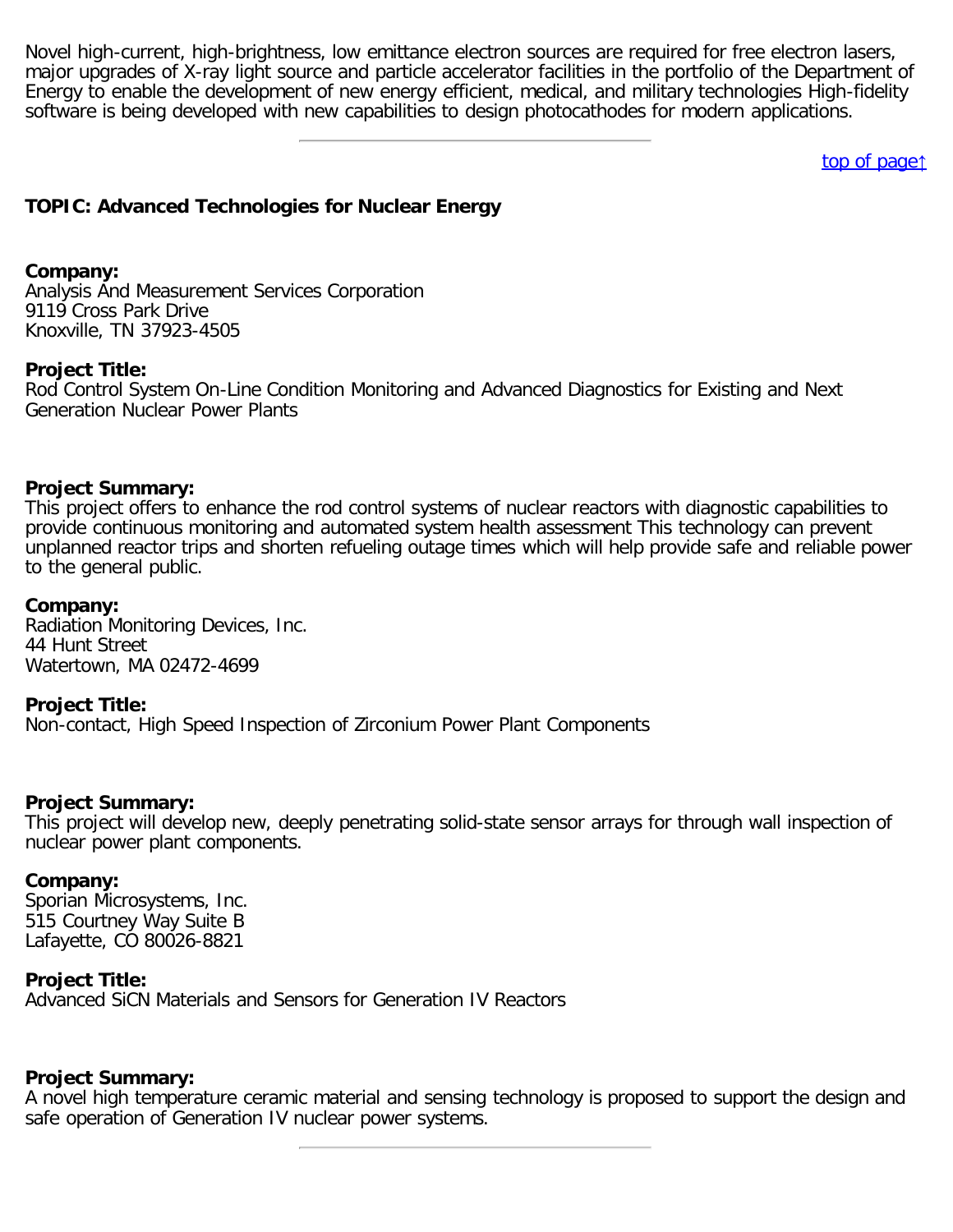# <span id="page-8-0"></span>**TOPIC: Advanced Technology Applications for Buildings**

**Company:**

Mechanical Solutions, Inc. 11 Apollo Drive Whippany, NJ 07981-1423

**Project Title:**

Supercharger for Heat Pumps in Cold Climates

#### **Project Summary:**

This project will enable existing and new design heat pump-based heating systems to efficiently operate at sub-zero temperatures This will save energy and extend heat pump use to regions cold climates and those without gas or oil.

#### **Company:**

Soraa, Inc. 6500 Kaiser Drive Fremont, CA 94555-3613

#### **Project Title:**

Large-Area Semipolar Ammonothermal GaN Substrates for High-Power LEDs

#### **Project Summary:**

This project will develop disruptive substrate technology for gallium nitride based light emitting diodes (LEDs) to improve performance and reduce costs. The new technology could revolutionize solid state lighting and lead to enormous energy savings.

[top of page](#page-0-0)[↑](#page-0-0)

### <span id="page-8-1"></span>**TOPIC: Advanced Water Power Technology Development**

**Company:**

Oscilla Power, Inc. 419 Wakara Way Suite 207C Salt Lake City, UT 84108-3506

#### **Project Title:**

Reliability Enhancement and Preliminary Ocean Demonstration of Low Cost Wave Energy Harvester

### **Project Summary:**

Ocean wave energy has remained uneconomical due to the high capital costs and low reliability of conventional technologies. In this project, a prototype of a breakthrough no-moving-parts technology that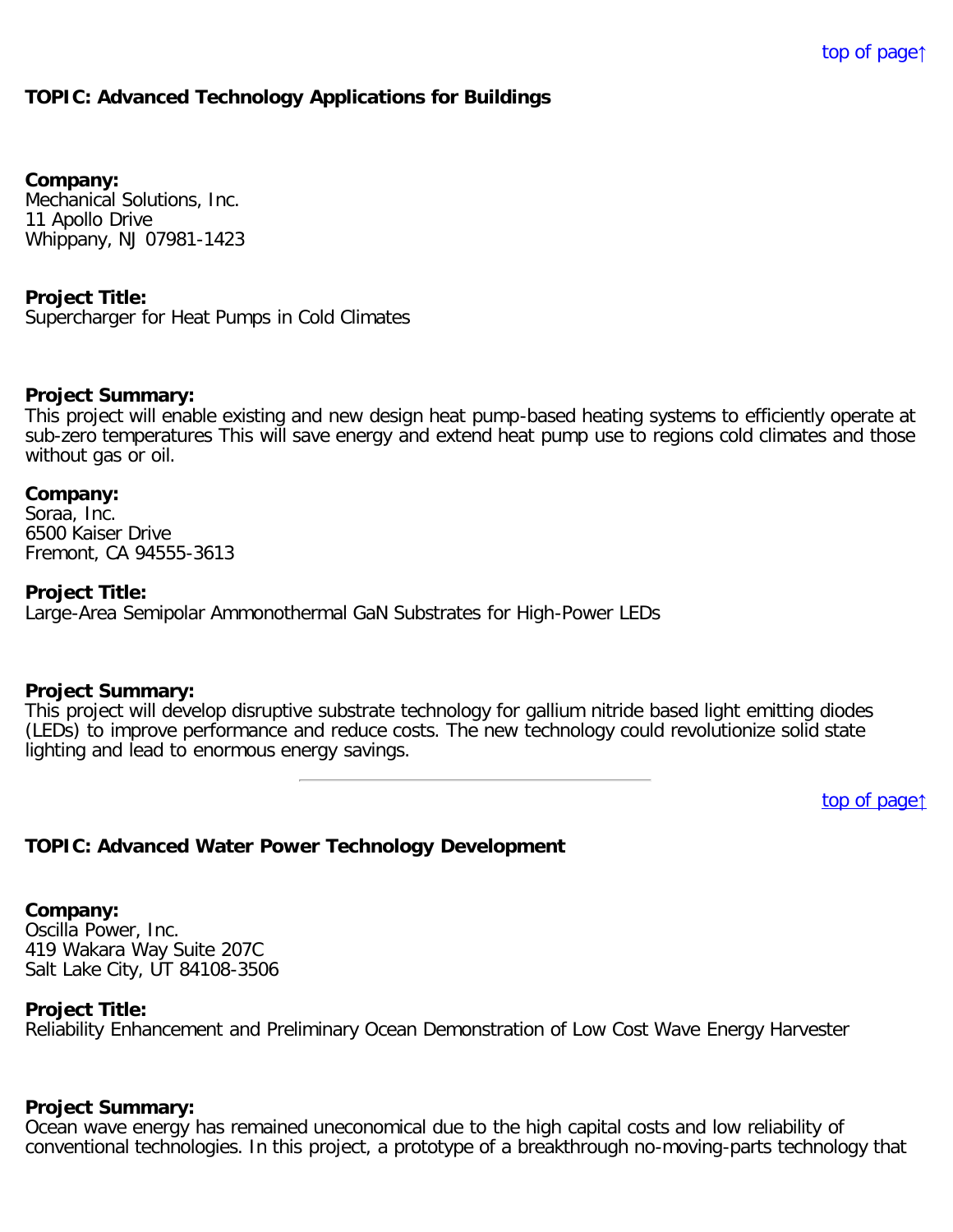uses novel, domestically available materials to produce low cost, utility-scale electricity will be designed, built and demonstrated in the open ocean.

[top of page](#page-0-0)[↑](#page-0-0)

### <span id="page-9-0"></span>**TOPIC: Ancillary Technologies for Accelerator Facilities**

**Company:** Advalue Photonics Inc 3708 E. Columbia Street, Suite 100 Tucson, AZ 85714-3413

**Project Title:**

High Energy Sub-100 Femtosecond Fiber Lasers at 2 Micron

### **Project Summary:**

DoE requires an ultrafast high peak power laser system for Enhanced Self-Amplified Spontaneous Emission application. AdValue Photonics proposes a high-energy 2'm femtosecond fiber CPA laser system that could deliver pulses energy as high as 5mJ and duration of sub-100 fess to meet the need.

### **Company:**

Niowave, Inc. 1012 N. Walnut Street Lansing, MI 48906-5061

### **Project Title:**

Development of a Superconducting RF Multi-Spoke Cavity for Compact Light Sources

### **Project Summary:**

Light source facilities require high current electron accelerators During this SBIR, Niowave, in collaboration with Old Dominion University, will develop superconducting multi-spoke cavities that offer several advantages over the existing elliptical structures used to accelerate electrons near the speed of light.

#### **Company:**

Niowave, Inc. 1012 N. Walnut Street Lansing, MI 48906-5061

### **Project Title:**

Development of a Superconducting RF 500 MHz Quarter Wave Resonator for Synchrotron Light Sources

#### **Project Summary:**

Electron-beam-driven light sources generate high energy light used in a wide variety of scientific disciplines In this SBIR, Niowave will build and test a cost-effective design for a new superconducting accelerating cavity applicable to light source projects, reducing the capital and operating costs to participate in this kind of research.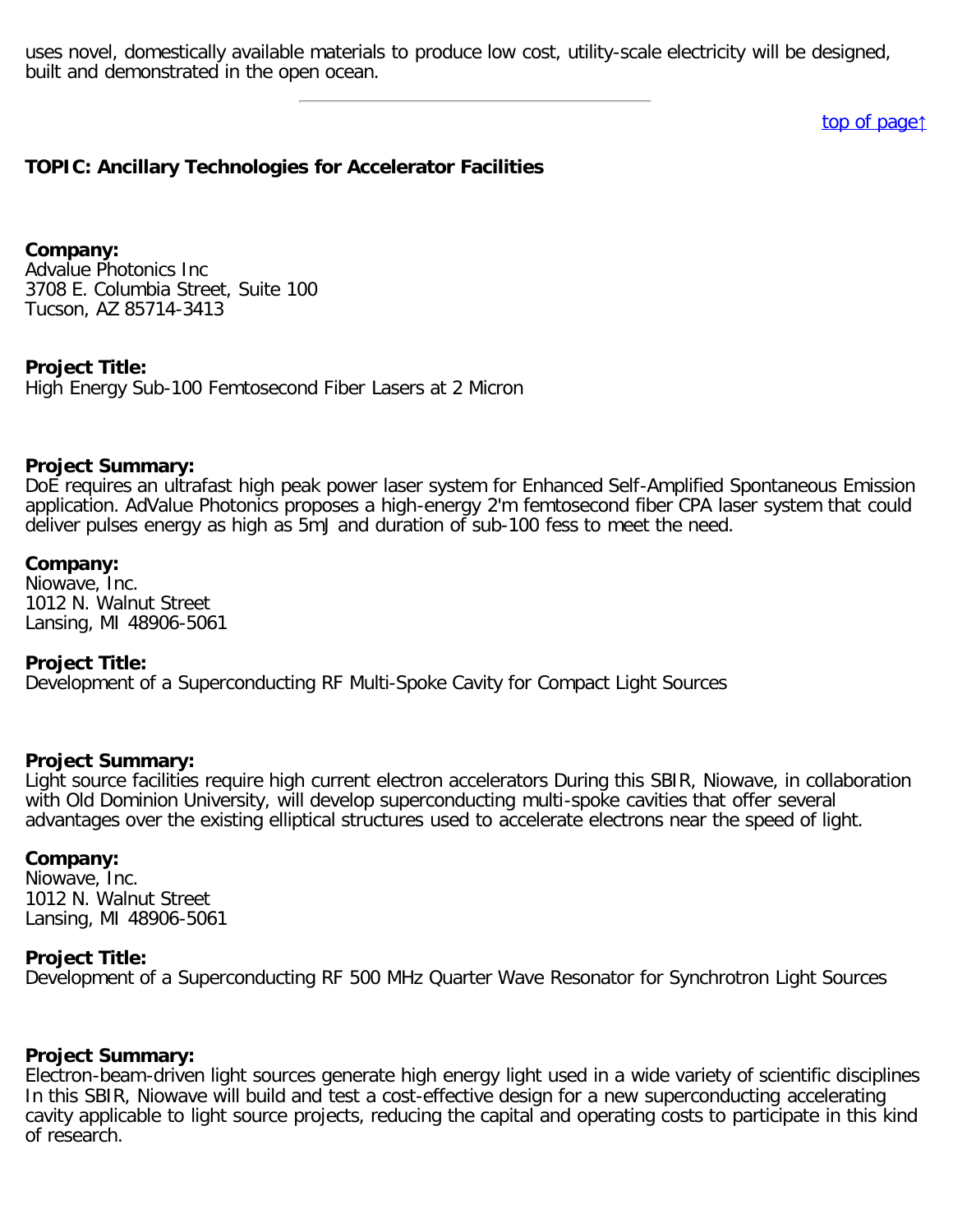### **Company:**

Radiabeam Technologies, LLC. 1717 Stewart Street Santa Monica, CA 90404-4021

### **Project Title:**

A User-Friendly, Modular Simulation Tool for Laser-Electron Beam Interactions

### **Project Summary:**

Present accelerator simulation software is narrowly focused with very steep learning curves. We will develop a user-friendly code with an intuitive interface for experimental design and analysis.

[top of page](#page-0-0)[↑](#page-0-0)

# <span id="page-10-0"></span>**TOPIC: Atmospheric Measurement Technology**

### **Company:**

Aerodyne Research, Inc. 45 Manning Road Billerica, MA 01821-3976

### **Project Title:**

Volatility and Polarity Separated (VAPS) Total Organic Aerosol using Thermal Desorption Modulated Chromatography

### **Project Summary:**

Small airborne particles generated from energy-related activities can adversely impact global climate, human health, and visibility. Atmospheric aerosol particles are known to contain a large fraction of organic components. We propose to develop an instrument with unique capabilities for identifying and measuring the organic constituents of aerosol particles, leading to a better understanding of the sources, transformations and fates of atmospheric particulate matter.

### **Company:**

Aerodyne Research, Inc. 45 Manning Road Billerica, MA 01821-3976

### **Project Title:**

High Sensitivity HNO3 Monitor using Continuous Wave Quantum Cascade Laser IR Absorption

### **Project Summary:**

Improved measurement techniques for atmospheric gas phase nitric acid are needed to better understand global climate change because nitric acid affects cloud formation This novel instrument for nitric acid detection can be used to elucidate cloud condensation, droplet activation, and nitrate aerosol processes in the atmosphere.

### **Company:**

Aerodyne Research, Inc. 45 Manning Road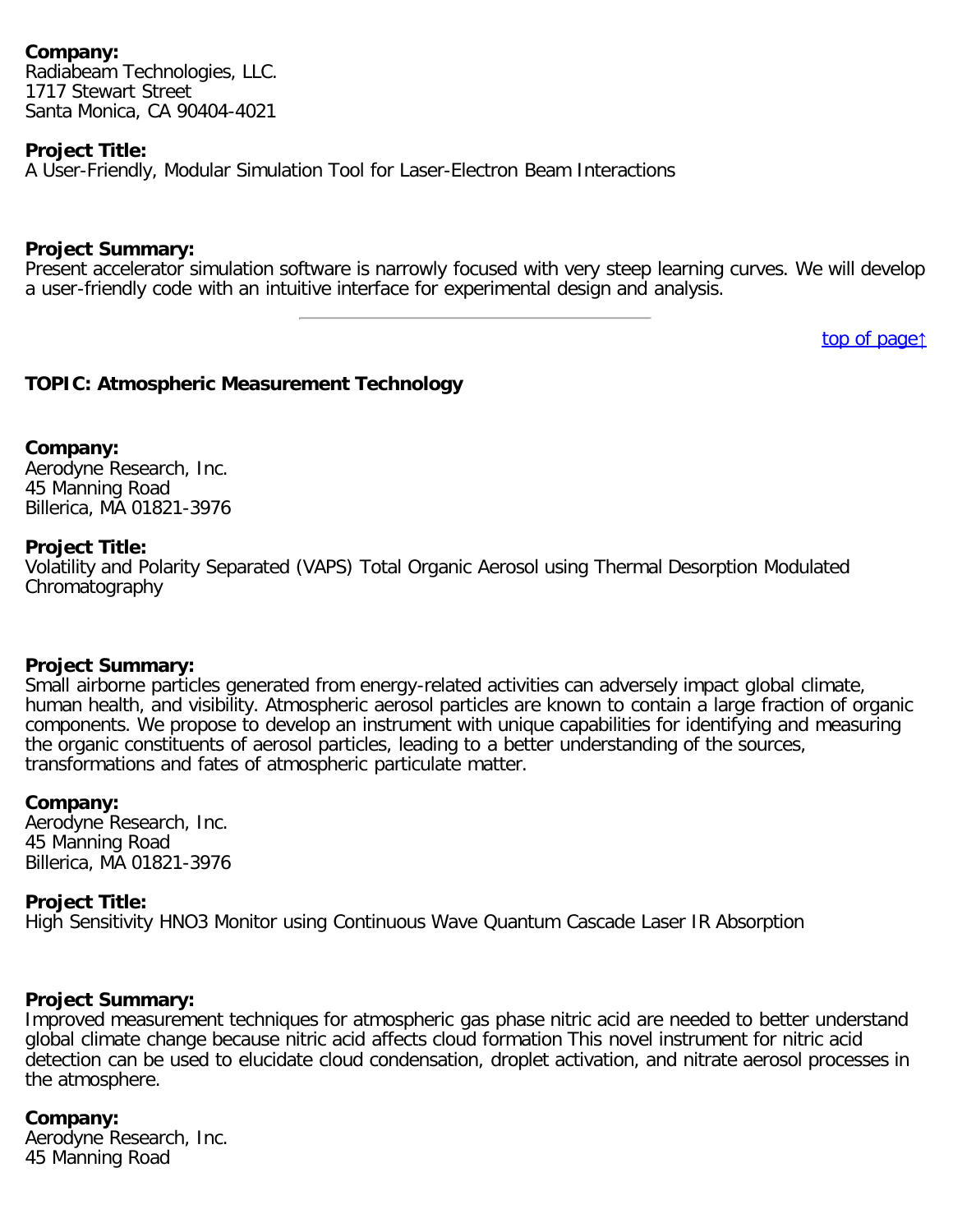Billerica, MA 01821-3976

#### **Project Title:**

Expanded Wavelength CAPS-Based Particle SSA Monitor

#### **Project Summary:**

Ambient atmospheric aerosols generated through human activities can exert an influence on the earth's radiation budget (and thus the 'greenhouse effect') comparable in magnitude with greenhouse gases such as carbon dioxide and methane This device will enable scientist to measure critical optical properties of such aerosols in a routine fashion in order to provide better predictions of climate change.

#### **Company:**

Aerosol Dynamics Inc. 935 Grayson Street Berkeley, CA 94710-2640

### **Project Title:**

Aerosol Mobility Imaging for Rapid Size Distribution Measurement

### **Project Summary:**

Airborne particles, many of them originating from energy- related activities, adversely affect climate, human health and visibility. These effects depend on the particle size. An instrument will be developed for rapid measurement of these sized particles, with wide-ranging applications to research and industry.

### **Company:**

Spec Incorporated 3022 Sterling Circle Suite 200 Boulder, CO 80301-2377

#### **Project Title:**

Tethered Balloon Systems for Arctic Measurements in the Near-Surface Atmosphere

#### **Project Summary:**

Long-term measurements in Arctic stratus clouds are needed to improve climate prediction models. The Arctic is a region which is warming at twice the rate of the global average is thought to be a harbinger of global warming. A second-generation tethered balloon system with sophisticated sensors for measuring Arctic cloud properties will be built and deployed to the DOE site at Oliktok Point, Alaska The demonstration field project will show proof-of-concept for collecting long- term data in Arctic stratus clouds.

[top of page](#page-0-0)[↑](#page-0-0)

### <span id="page-11-0"></span>**TOPIC: Carbon Cycle Measurements of the Atmosphere and the Biosphere**

**Company:** Aerodyne Research, Inc. 45 Manning Road Billerica, MA 01821-3976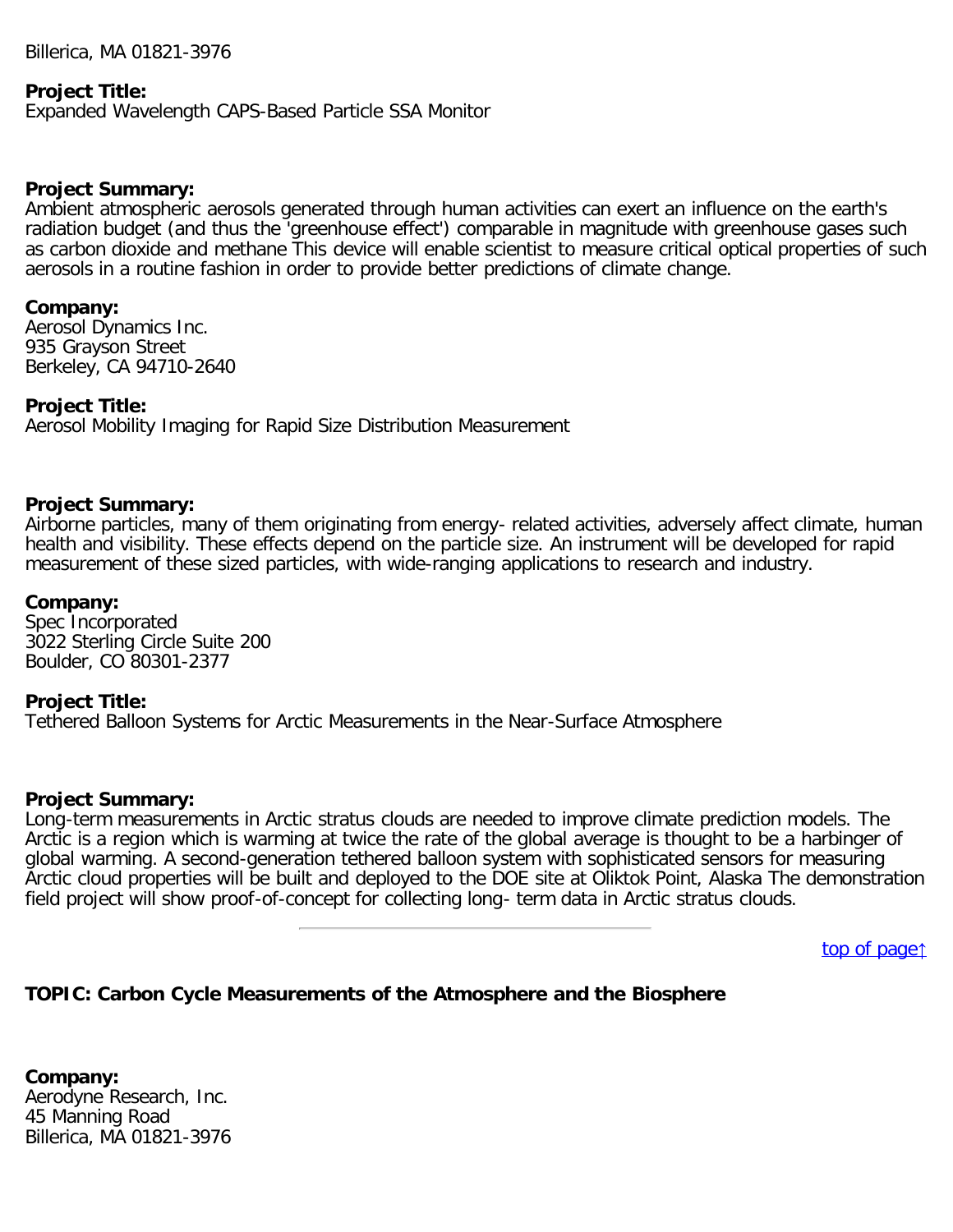### **Project Title:**

Quantum Cascade Laser System for Simultaneous Measurements of 13CO and C18O Carbon Monoxide Isotopologues

### **Project Summary:**

Carbon monoxide (CO) is an atmospheric trace gas with an important role in atmospheric chemistry and global change. This project will produce a laser based isotopic carbon monoxide monitor to quantify sources of atmospheric CO based on their distinct isotopic signatures to assess their impact on the atmosphere and climate change.

### **Company:**

Los Gatos Research 67 East Evelyn Avenue Suite 3 Mountain View, CA 94041-1518

### **Project Title:**

Isotopic Carbon Dioxide Analyzer for Flux Measurements

### **Project Summary:**

This project will develop a novel instrument based on a new laser technology called Off-Axis ICOS to measure carbon dioxide with unprecedented speed, accuracy and precision. The instrument may be applied for environmental studies of the carbon cycle, medical diagnostics for disease detection, and industrial monitoring.

### **Company:**

Vista Photonics, Inc. 3 N. Chamisa Drive, Suite 1 Santa Fe, NM 87508-9463

### **Project Title:**

Fully Integrated Low-Cost High-Precision Carbon Dioxide Analyzer

### **Project Summary:**

Inexpensive high-performance carbon dioxide sensors are required in the field to understand global warming The proposed laser sensor technology will provide the required measurements for an exceptional value.

[top of page](#page-0-0)[↑](#page-0-0)

# <span id="page-12-0"></span>**TOPIC: Climate Control Technologies for Fossil Energy Applications**

**Company:** Green Technology Ltd Co. 3903 Spring Valley Way Louisville, KY 40241

### **Project Title:**

A Contaminant Tolerant Solvent/Stripping Chemical Hybrid Process for Carbon Capture in Existing Coal-Fired Power Plants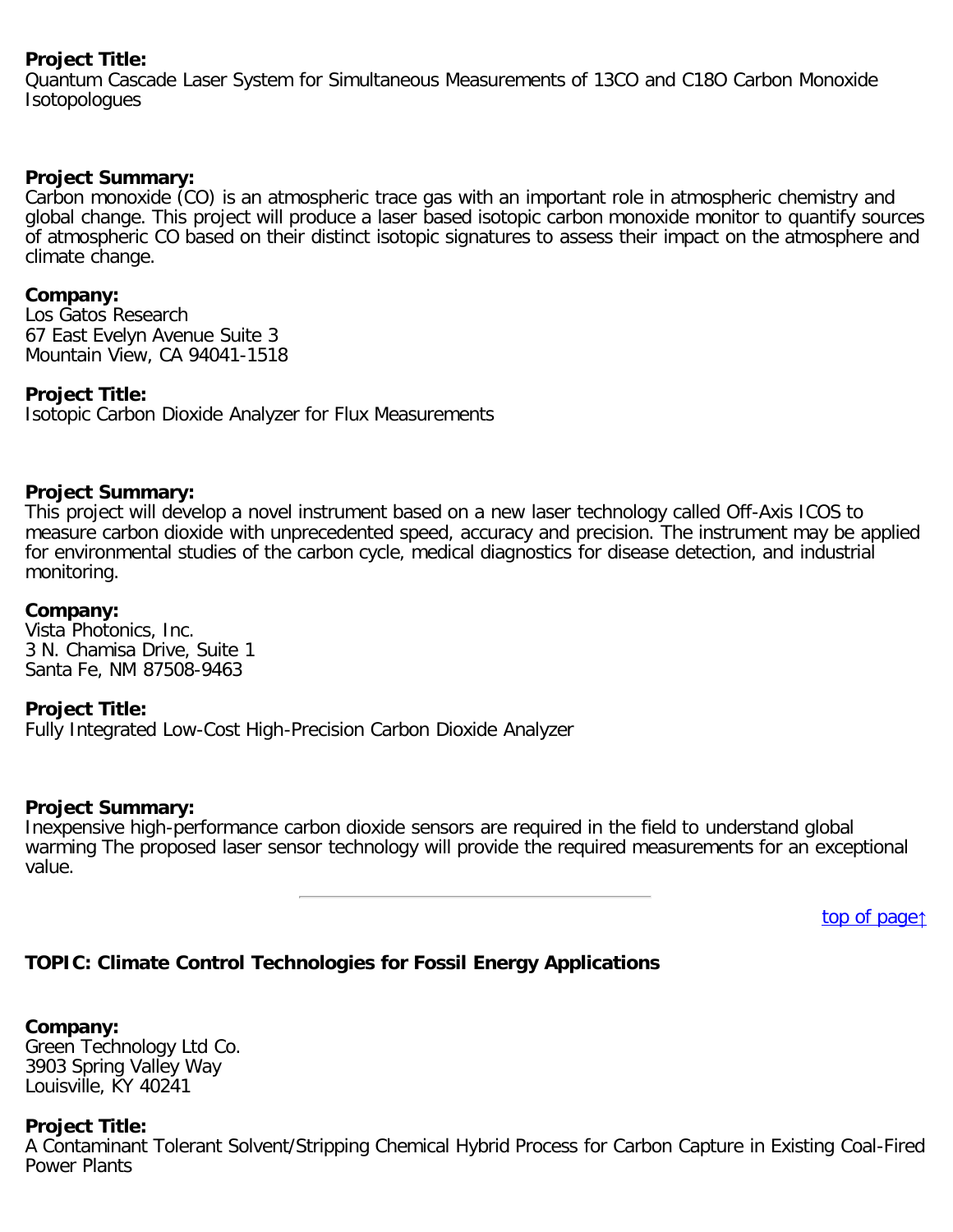This project is to develop a novel solvent technology to reduce CO2 emissions at existing coal-fired power plants by at least 90%.

### **Company:**

Sustainable Innovations, LLC 160 Oak Street Unit 412 Glastonbury, CT 06033-2336

### **Project Title:**

Electrochemical Polymer Precursor Generation (EPPG)

#### **Project Summary:**

This project is focused on the development of technology that electrochemically transforms waste carbon dioxide into commodity chemicals that are critical to the manufacture of polymers and durable goods. When coupled with renewables, this technology forms the basis of a carbon-negative, efficient, industrially scalable system

#### **Company:**

Tda Research, Inc. 12345 W. 52nd Ave. Wheat Ridge, CO 80033-1916

### **Project Title:**

A Novel Sorbent to Reduce CO2 Emissions from Existing Coal-Fired Power Plants

### **Project Summary:**

This project will develop a new low cost material to effectively remove CO2 from the effluents of existing coal-fired power plants This process is a highly efficient and environmentally responsible way to generate electricity without emitting greenhouse gases and to overcome the economic and environmental problems that limit the full utilization of coal

[top of page](#page-0-0)[↑](#page-0-0)

# <span id="page-13-0"></span>**TOPIC: Collaboration, Scientific Visualization and Data Understanding**

**Company:** Power Info LLC 18819 36th Dr SE Bothell, WA 98012-8843

### **Project Title:**

A Data-Driven Approach to Interactive Visualization of Power Grids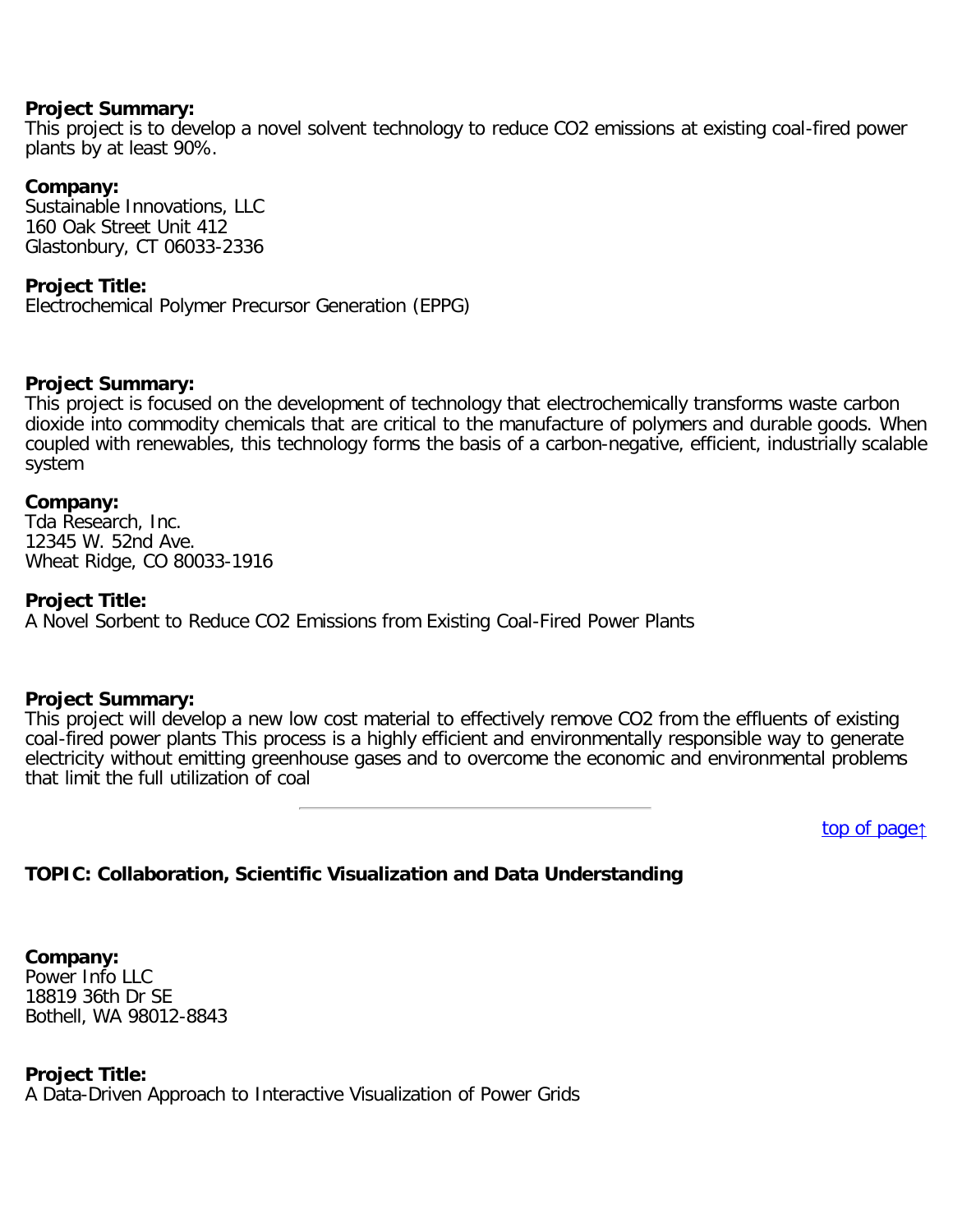This project will develop a real-time visualization tool to help power grid operators perform mission- critical tasks. Combining decision-supporting analysis with data-driven visualization, the proposed tool is designed to assist operators to perceptually monitor a large number of events, identify harmful threats to grid, and suggests courses of action.

### **Company:**

Tech-x Corporation 5621 Arapahoe Ave Boulder, CO 80303-1379

### **Project Title:**

Visualizing Staggered Vector Fields

### **Project Summary:**

Visualization artifacts due to the misplacement of electromagnetic in computer simulations carry a cost in accuracy and lost productivity We will remedy this problem by extending the leading, DOE funded, visualization tool VisIt and by developing a commercial product (PerceptEM), which will satisfy the needs of the electromagnetic modeling community.

[top of page](#page-0-0)[↑](#page-0-0)

### <span id="page-14-0"></span>**Topic: Data Management and Storage**

**Company:** Antek Peripherals Inc. 21451 Continental Circle Saratoga, CA 95070-6505

#### **Project Title:**

Significantly Enhance Hard Disk Drive Performance by Using Titanium Foil Disk Substrates

#### **Project Summary:**

The Internet, computing and data storage are a large part of our daily lives as these enable social networking, communication, business, entertainment and Government. Research done in this project will allow the popular hard disk drive to store more data, transfer it faster, and consume significantly less energy.

[top of page](#page-0-0)[↑](#page-0-0)

# <span id="page-14-1"></span>**Topic: Energy Efficient Membranes for Industrial Applications**

**Company:** Aspen Products Group, Inc. 184 Cedar Hill St. Marlborough, MA 01752-3017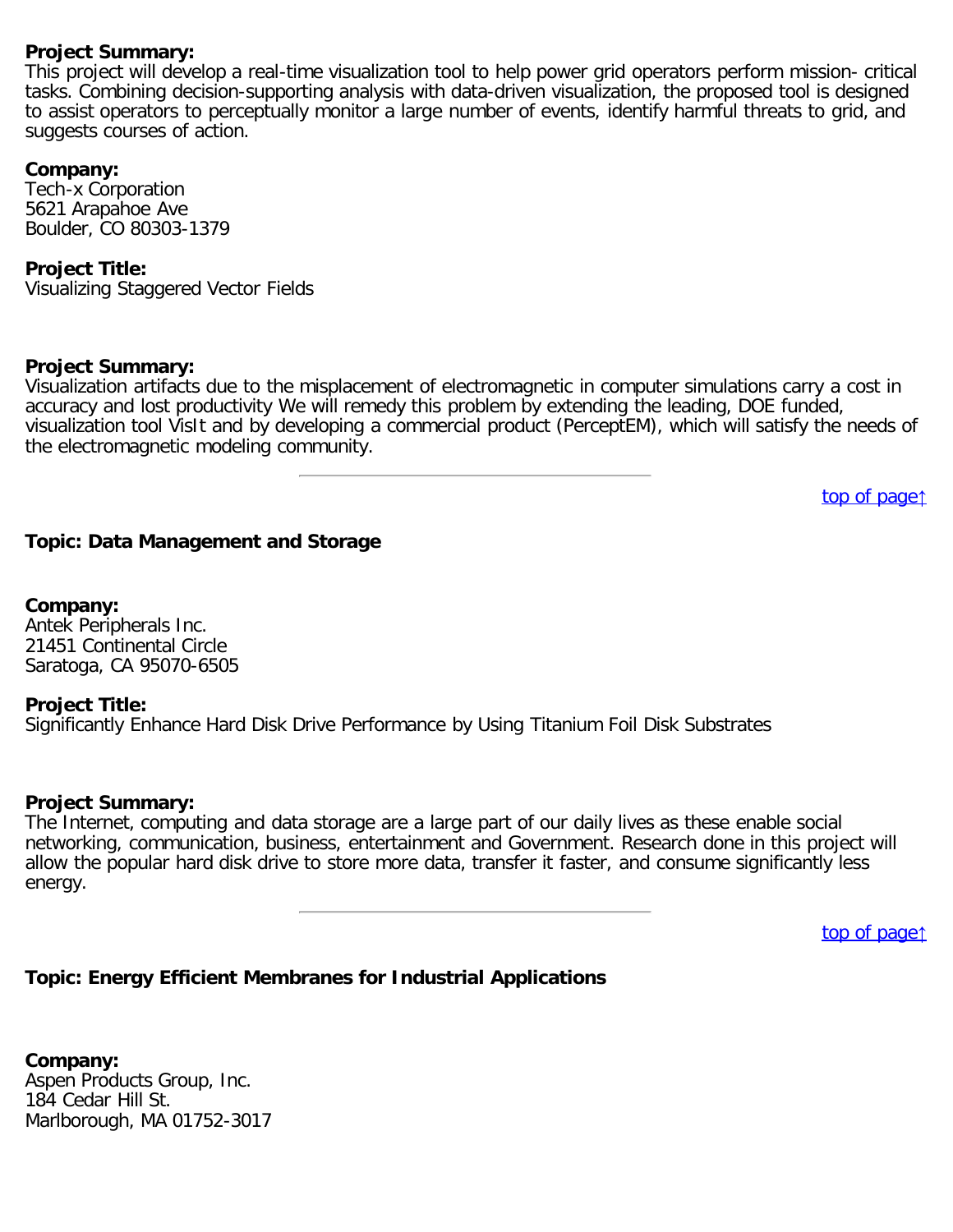# **Project Title:**

High Permeance Hybrid Membranes for CO2 Separation

# **Project Summary:**

The capability to efficiently remove carbon dioxide from gas streams is desirable for a wide variety of applications, including carbon sequestration Aspen Products Group, Inc is developing a high temperature carbon dioxide permeable membrane to separate carbon dioxide from hydrogen, water, nitrogen, oxygen, and other gases.

### **Company:**

Bettergy Corp. 8 John Walsh Blvd., Suite 321 Peekskill, NY 10566-5347

### **Project Title:**

A Novel Composite Membrane for High Temperature Hydrogen Separation

### **Project Summary:**

Successful completion of this program will make significant contribution toward gaining our nation's energy independence through developing key technologies for the new hydrogen economy. It will also create a new vibrant industry and generate a tremendous amount of new, highly skilled job opportunities for the United States.

### **Company:**

Media And Process Technology Inc 1155 William Pitt Way Pittsburgh, PA 15238-1368

### **Project Title:**

An Industrial Membrane System Suitable for Distributed Used Oil Re-Refining

#### **Project Summary:**

This waste oil re-refining technology can be used to produce high quality lubricant from waste oils thereby reducing crude oil imports, reducing air pollution and GHG emission, and creating new jobs.

[top of page](#page-0-0)[↑](#page-0-0)

# <span id="page-15-0"></span>**TOPIC: Enhanced Availability of Climate Model Output**

**Company:** Kitware Inc. 28 Corporate Drive Clifton Park, NY 12065-8688

### **Project Title:**

Climate Pipes: User-Friendly Data Access, Data Manipulation, Data Analysis and Visualization of Community Climate Models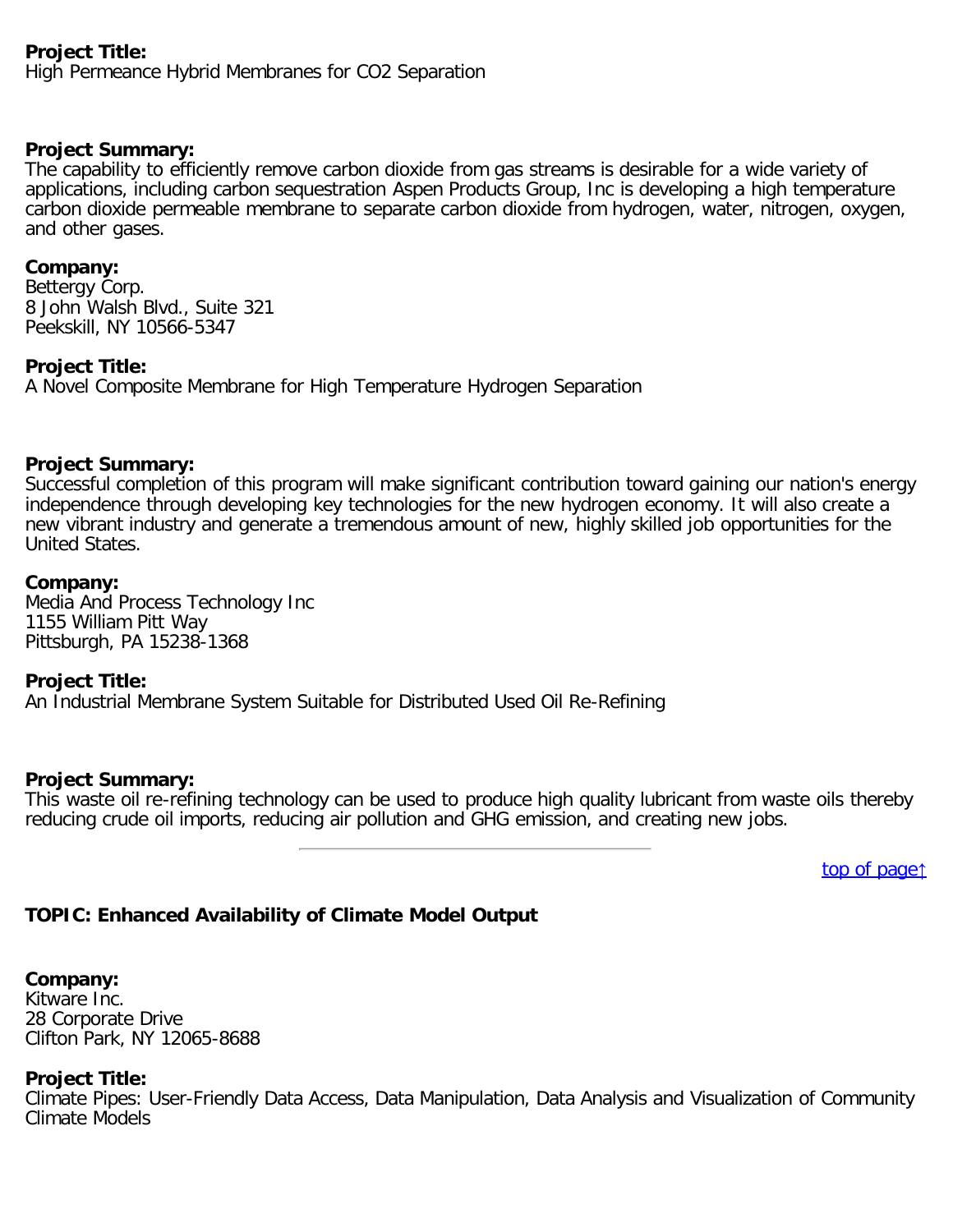The proposed work provides non-researchers simple access to and analysis tools for computer model output resulting from high-resolution, long-term, climate change projections performed as part of the U.S. Global Change Research Program.

### **Company:**

Vertum Partners LP 2400 Beverly Blvd Los Angeles, CA 90057-1002

### **Project Title:**

Assessing Climate Change Effects on Wind Energy Phase II

#### **Project Summary:**

This project will develop a software tool that will quantify and reduce the uncertainties of atmospheric factors in wind energy production This will allow wind farm project analysts and risk assessors the ability to lower costs of wind energy production and plan for the benefits and risks of a changing climate

[top of page](#page-0-0)[↑](#page-0-0)

# <span id="page-16-0"></span>**TOPIC: Flywheel Energy Storage**

**Company:** Beacon Power Corporation 65 Middlesex Road Tyngsboro, MA 01879-2041

### **Project Title:**

Development of a High-power Motor/Generator for the ARPA-E Hub-Less Flywheel

### **Project Summary:**

ARPA-E is funding development of the critical components for a low-cost energy storage flywheel for firming of renewables. The power capability must be increased for this flywheel to be applicable to grid applications like frequency regulation, This SBIR project will develop both material and configuration improvements to allow a four-times increase in power capacity.

#### **Company:**

Calnetix Technologies, LLC 23695 Via Del Rio Yorba Linda, CA 92887-2715

**Project Title:**

Shaft-less, Hub-less High Strength Steel Flywheel

### **Project Summary:**

This cost effective flywheel system provides (1) boost power to maintain frequency regulation for blackout prevention (2) temporary large scale energy storage at solar or wind farms to store energy that can be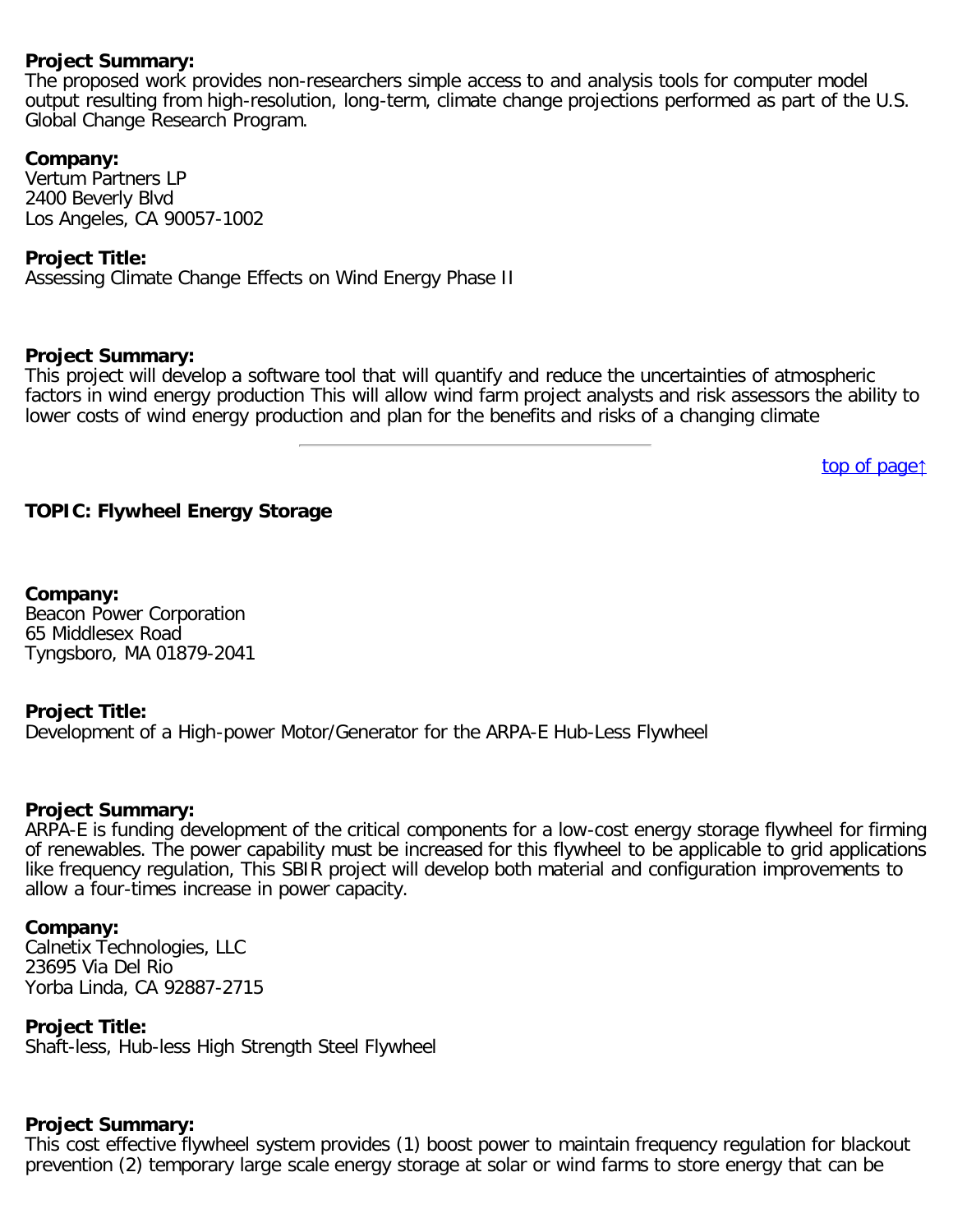transmitted during times of increased demand, or (3) for ramping power to prevent grid impact as renewable source output varies.

[top of page](#page-0-0)[↑](#page-0-0)

### <span id="page-17-0"></span>**TOPIC: Fusion Science and Technology**

**Company:** Calabazas Creek Research, Inc.

690 Port Drive San Mateo, CA 94404-1010

**Project Title:**

Advanced Output Coupling for High Power Gyrotrons

#### **Project Summary:**

Successful development of a direct coupler and broad band, high power window will enable more efficient operation of fusion research devices while saving approximately \$500,000 for each gyrotron installation. It would establish the U.S as the leader in high power gyrotron tech- nology.

#### **Company:**

Eagle Harbor Technologies, Inc. 119 West Denny Way Suite M210 Seattle, WA 98119-4205

#### **Project Title:**

High Gain and Frequency Ultra-Stable Integrators for ICC and Long Pulse ITER Applications

#### **Project Summary:**

The proposed work seeks to develop an ultra-stable long pulse integrator for the fusion energy community.

#### **Company:**

Lodestar Research Corporation 2400 Central Ave P-5 Boulder, CO 80301-2843

#### **Project Title:**

ArbiTER: A Flexible Eigenvalue Solver for Edge Fusion Plasma Applications

#### **Project Summary:**

A computer program is proposed to assist in testing other simulation codes used in fusion research This program is designed to be flexible enough to be applied to a wide variety of such codes, thus saving programming effort compared to codes that simulate a single physics model.

#### **Company:**

Virginia Diodes, Inc. 979 Second Street SE Charlottesville, VA 22902-6172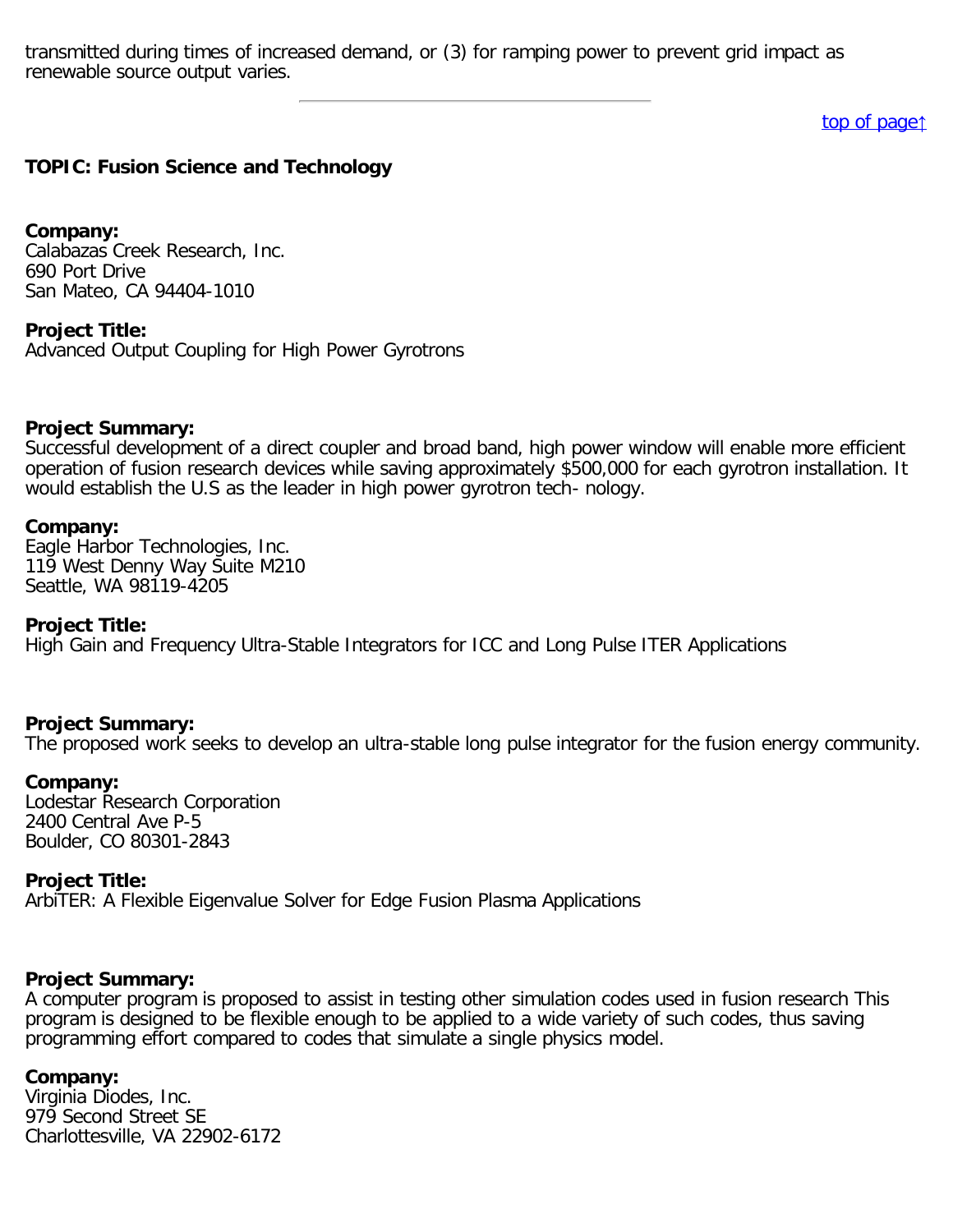### **Project Title:**

Robust and Reliable Receivers for the ITER ECE System

#### **Project Summary:**

This project will develop new technologies that are critical for the US contribution to the multi-billion dollar international ITER experiment; which will show that fusion can be used to generate useful electrical power. VDI unique millimeter-wave and terahertz technology will be extended to supply a high frequency receiver system that is required for the ITER diagnostic instruments .

[top of page](#page-0-0)[↑](#page-0-0)

### <span id="page-18-0"></span>**TOPIC: Genomic Science and Related Biotechnologies**

**Company:** Namesforlife, LLC 325 Grand River, Suite 300 East Lansing, MI 48823-4324

### **Project Title:**

The NamesforLife Semantic Index of Phenotypic and Genotypic Data for Systems Biology

#### **Project Summary:**

This project will develop a novel technology that resolves uncertainty about the meaning of biological names or other dynamic terminologies. It uses those terms to create persistent links to related information, goods, and services available on the Internet, even if the terms have changed.

[top of page](#page-0-0)[↑](#page-0-0)

### <span id="page-18-1"></span>**TOPIC: Global Nuclear Safeguards Research and Development**

#### **Company:**

Dirac Solutions Inc. 6773 Sierra Ct., Suite C Dublin, CA 94568-2650

#### **Project Title:**

Ultra-secure RF Tags for Safeguards and Security

#### **Project Summary:**

<span id="page-18-2"></span>This project builds on the work of the DOE national laboratories to develop UHF and Ultra-wideband (UWB) RFID tags for safeguards and security needs in the DOE and other agencies The resulting tags will be reliable, perform in harsh environments, and incorporate sophisticated security features.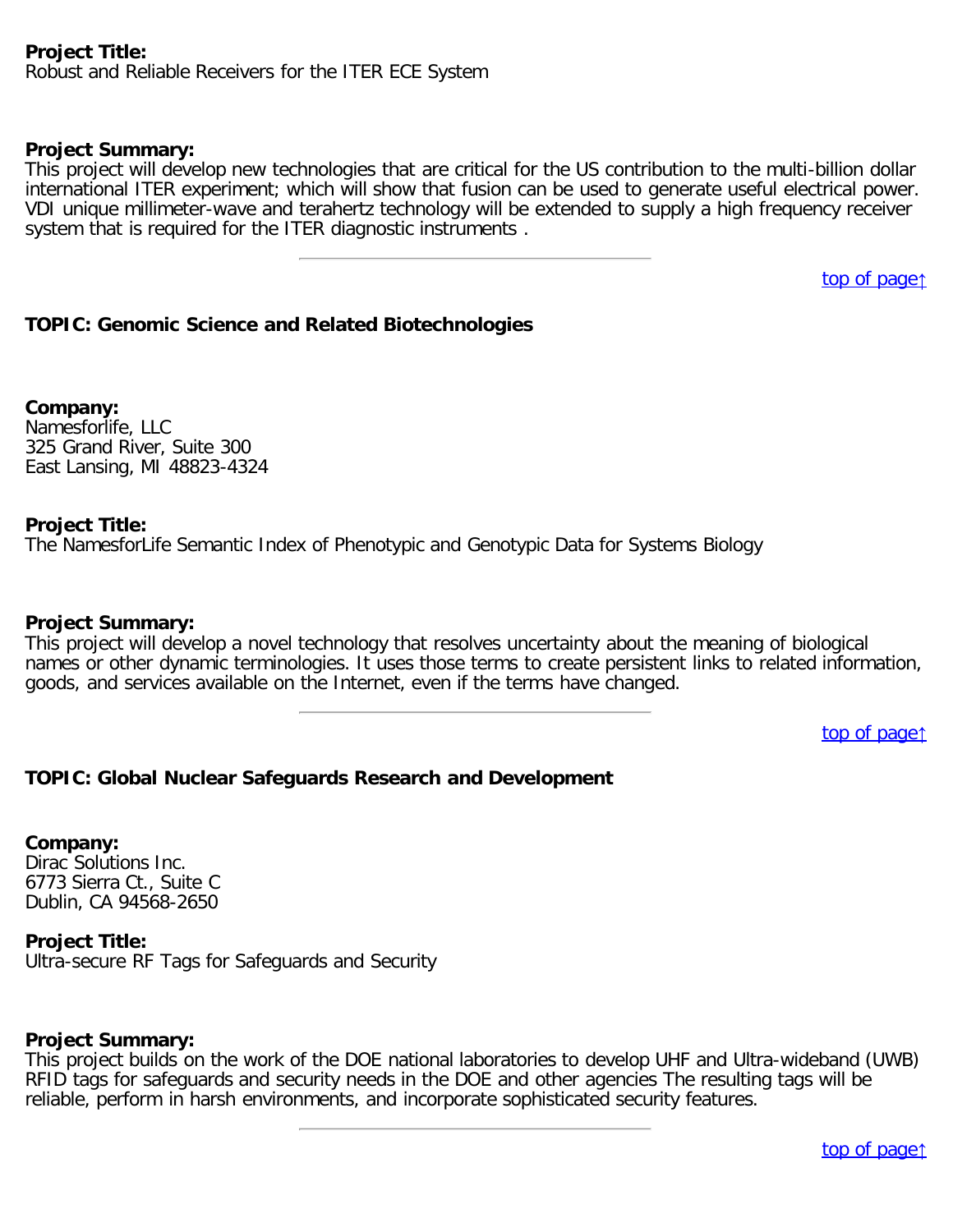# **TOPIC: High Energy Density Plasmas and Inertial Fusion Energy**

**Company:** Nlight Photonics Corporation 5408 NE 88th Street, Bldg E Vancouver, WA 98665-0990

#### **Project Title:**

High Efficiency kW-Class Semiconductor Laser Bars for Inertial Fusion Energy

#### **Project Summary:**

The current state-of-the-art performance and cost of semiconductor lasers is insufficient to meet the needs of making laser inertial fusion energy commercially viable nLight proposes novel designs of high-power semiconductor lasers to significantly improve price, power, efficiency, and reliability as an essential step towards making fusion energy a practical reality.

[top of page](#page-0-0)[↑](#page-0-0)

### <span id="page-19-0"></span>**TOPIC: High Energy Physics Computer Technology**

**Company:** Semantic Designs Inc. 13171 Pond Springs Road Austin, TX 78729-7102

#### **Project Title:**

Refactor++: Automated Support for Program Enhancements

#### **Project Summary:**

Scientific understanding of physics, drugs, biochemistry, and also engineering, is held back by the inability of scientists and engineers to organize the millions of lines of code that supercomputers will run for continuing experimentation. This work will harness automated programming methods and supercomputing itself to enable users to reshape their C++ software into more pliable forms.

[top of page](#page-0-0)[↑](#page-0-0)

#### <span id="page-19-1"></span>**TOPIC: High Performance Computing Systems**

**Company:** Accelogic, LLC 13680 NW 14TH STREET, SUITE 5 Sunrise, FL 33323-2845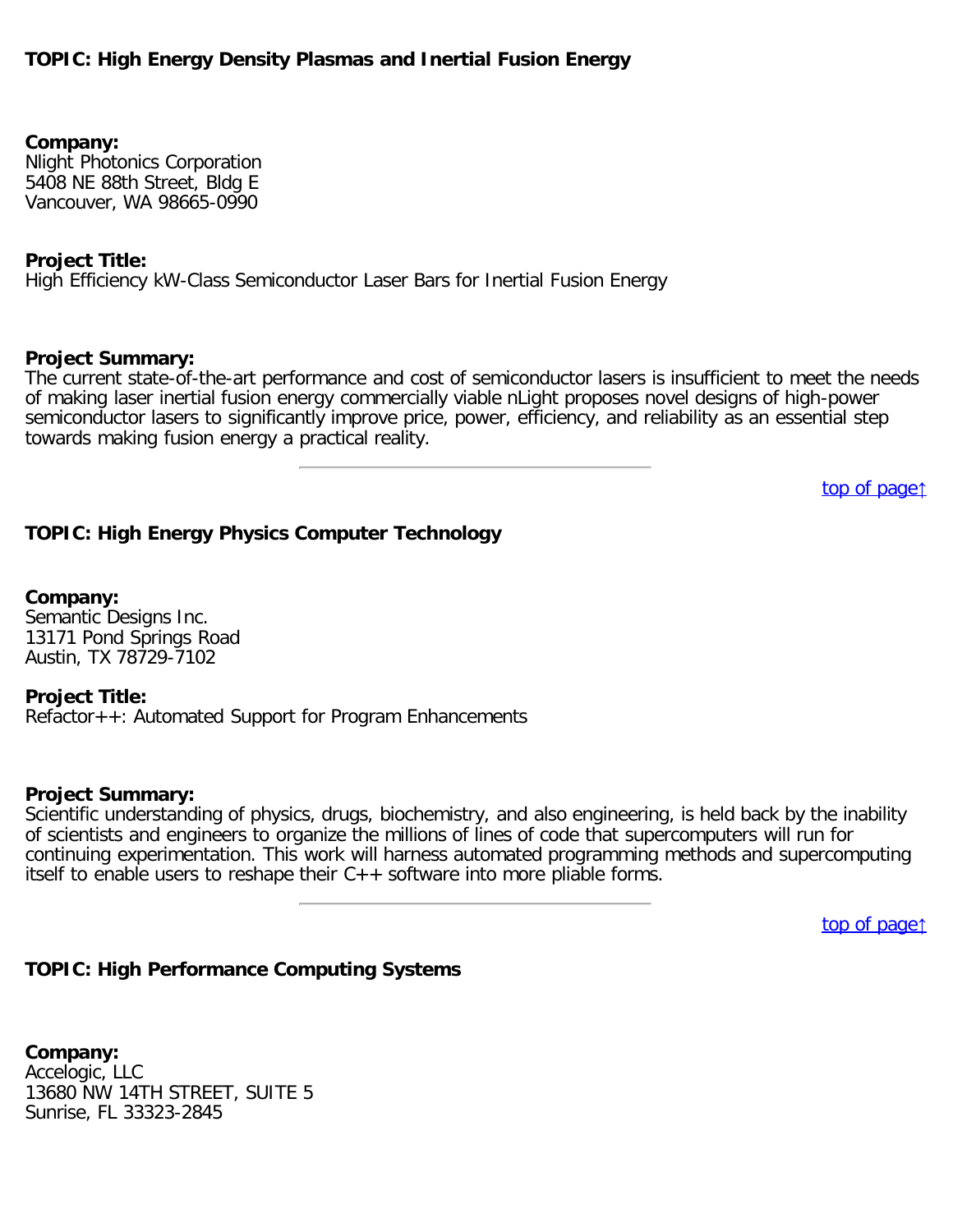To pursue DOE's scientific priorities, quantum increases in large- scale computing and simulation/modeling speeds are needed. The project goal is to develop breakthrough, low-cost technology that reduces computational times from months to hours or days to seconds, thus revolutionizing entire industrial design cycles and the way we do science in general.

[top of page](#page-0-0)[↑](#page-0-0)

### <span id="page-20-0"></span>**TOPIC: High-Field Superconductor and Superconducting Magnet Technologies for High Energy Particle Colliders**

**Company:** Muons, Inc. 552 N. Batavia Ave Batavia, IL 60510

### **Project Title:**

Fiber Optic Quench Detection Via Optimized Rayleigh Scattering in High-field YBCO Accelerator Magnets

### **Project Summary:**

Coated conductors offer the potential of generating the highest magnetic fields possible with superconducting materials. A new approach to protecting YBCO magnets is essential and will be investigated here.

### **Company:**

Shear Form, Inc. 207 Dellwood St. Bryan, TX 77801-2520

### **Project Title:**

Tantalum Tube for Diffusion Barriers

### **Project Summary:**

Increased deformability and uniformity in Ta tube used in Nb3Sn superconducting wire will be achieved by an improved materials processing method to refine the microstructure in conductor components The improved microstructure will be produced in Ta tube by a severe plastic deformation processing method to reduce the average grain size, improve microstructural uniformity, and heal seam-welds, improve material ductility, improve Nb3Sn wire fabrication yield and lower Nb3Sn wire manufacturing costs, and enable improved Nb3Sn superconductor performance (higher current carrying capacity in higher magnetic fields).

[top of page](#page-0-0)[↑](#page-0-0)

# <span id="page-20-1"></span>**TOPIC: High-Speed Electronic Instrumentation for Data Acquisition and Processing**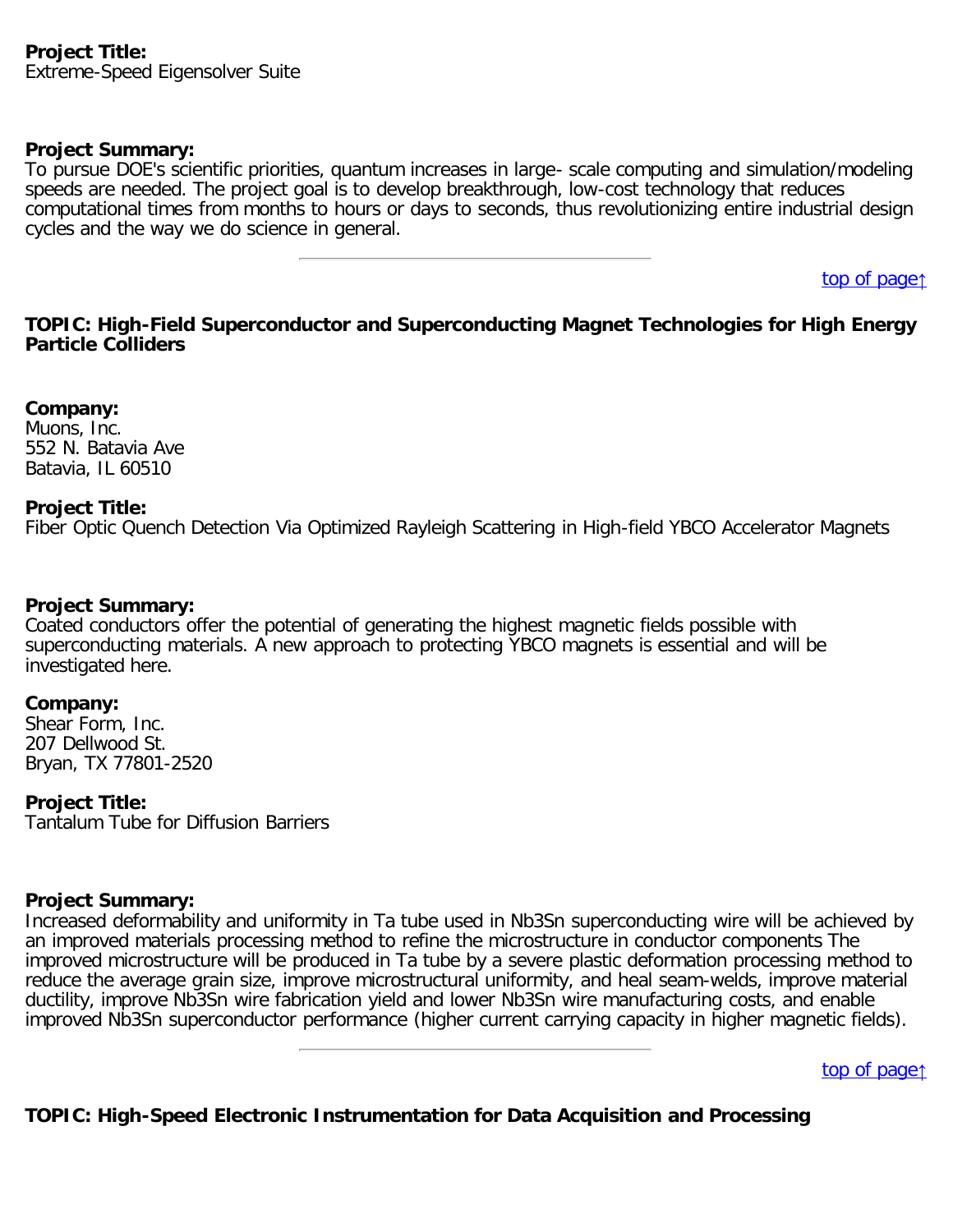### **Company:**

Ridgetop Group, Inc. 3580 West Ina Road Tucson, AZ 85741-2276

### **Project Title:**

Radiation-Hardened Low-Power ADC for Particle Detectors

### **Project Summary:**

Particle detectors for nuclear physics and high energy physics experiments require highly accurate and sensitive radiation hardened digitizers for read-out electronics. This program meets those needs through design and fabrication of a high performance, highly integrated, very low power chip that reduces the cost of the next generation of detectors.

### **Company:**

Voxtel, Inc. 15985 NW Schendel Avenue Beaverton, OR 97006-6703

### **Project Title:**

Wafer-Scale Geiger-mode Silicon Photomultiplier Arrays Fabricated Using Domestic CMOS Fab

### **Project Summary:**

A single-photon-sensitive detector technology, manufactured using domestic CMOS suppliers, will be made available to system developers using 3D circuit stacking technology to configure high-performance detector arrays.

[top of page](#page-0-0)[↑](#page-0-0)

# <span id="page-21-0"></span>**TOPIC: Hydrogen and Fuel Cells**

**Company:** Applied Nanotech, Inc. 3006 Longhorn Blvd, Ste 107

Austin, TX 78758-

### **Project Title:**

Ultra Lightweight High Pressure Hydrogen Fuel Tanks Reinforced with Carbon Nanotubes

### **Project Summary:**

Carbon fiber is very expensive, ranging from \$20-\$50 per kilogram. This work will develop technologies that will reduce the dependence on carbon fiber material needed in CFRP tanks through CNT reinforcement. Using nano-reinforcement upon the composite resin matrix will result in a reduced amount of required carbon fiber for CFRP tanks while making them more light-weight and efficient.

#### **Company:**

Tetramertechnologies, LLC.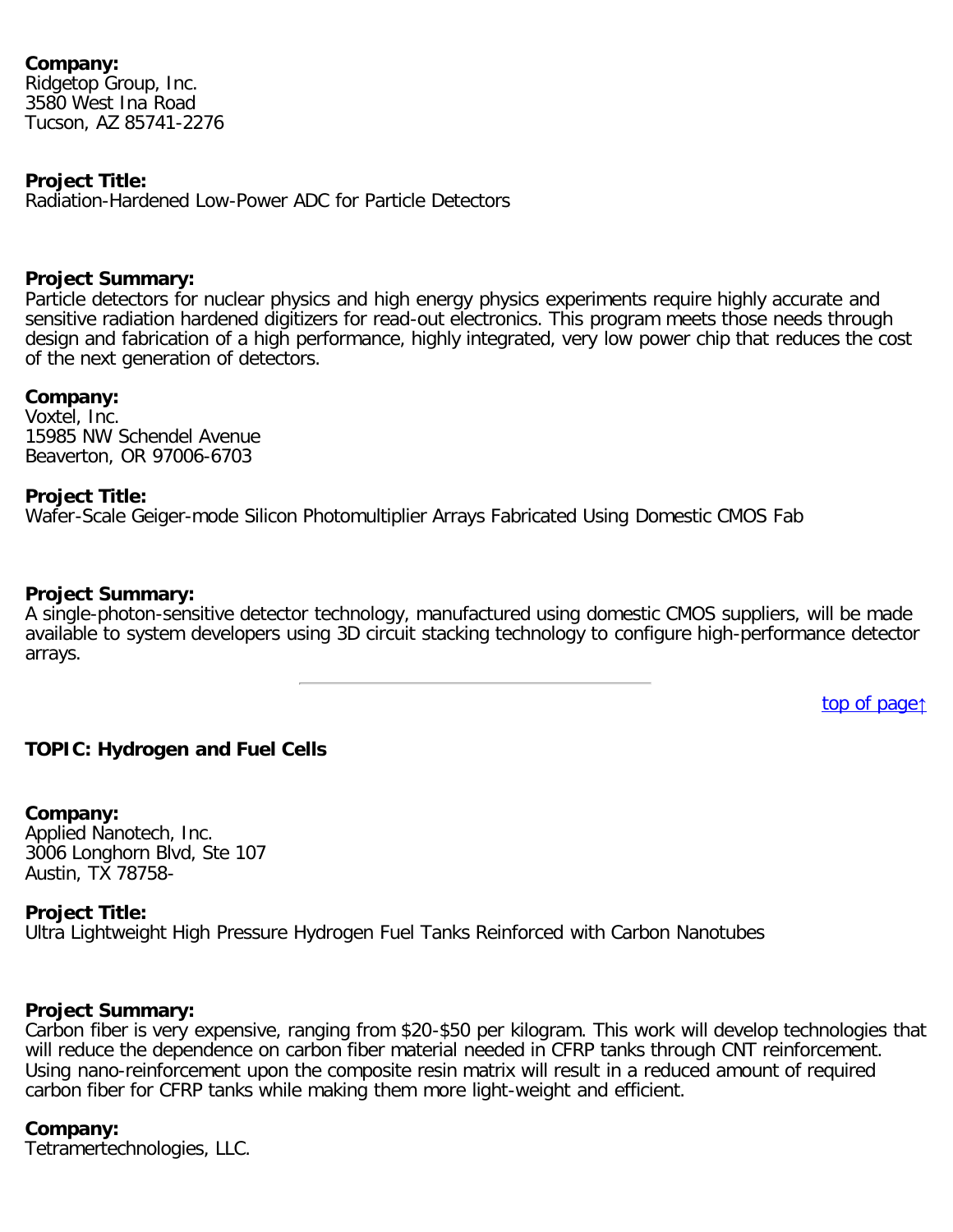657 South Mechanic Street Pendleton, SC 29670-

#### **Project Title:**

New High Performance Water Vapor Membranes To Improve Fuel Cell Balance of Plant Efficiency and Lower Costs

### **Project Summary:**

This project's new water vapor membrane technology will create 20 high paying jobs in South Carolina while helping the US lower it's dependence on foreign oil. Already growing modestly in the US, the fuel cell commercial enterprise will be accelerated with the higher performance and lower costs targeted in Phase II.

[top of page](#page-0-0)[↑](#page-0-0)

### <span id="page-22-0"></span>**TOPIC: Imaging and Radiochemistry**

**Company:** Sofie Biosciences, Inc. 6162 Bristol Parkway Culver City, CA 90230-6604

### **Project Title:**

Commercialization of a Microscale, Point of Use Radiosynthesis Device for the Development and Production of PET Probes

### **Project Summary:**

Positron Emission Tomography (PET) provides images of the biology of living systems, from microorganisms in the environment to disease pathways in patients. An affordable, compact, chip-based device to produce PET probes on-demand will enable scientists to image diverse biological systems by eliminating barriers that currently restrict probe availability and diversity.

[top of page](#page-0-0)[↑](#page-0-0)

### <span id="page-22-1"></span>**TOPIC: Innovative Solar Power: Lowering The Cost of Novel Photovoltaics, Solar Designs for Desalination, and Distributed Concentrating Solar Power**

**Company:**

Xunlight 26 Solar, LLC 3145 Nebraska Ave. Toledo, OH 43607-3102

**Project Title:**

Transparent, Flexible CdTe Modules for High Efficiency Tandem PV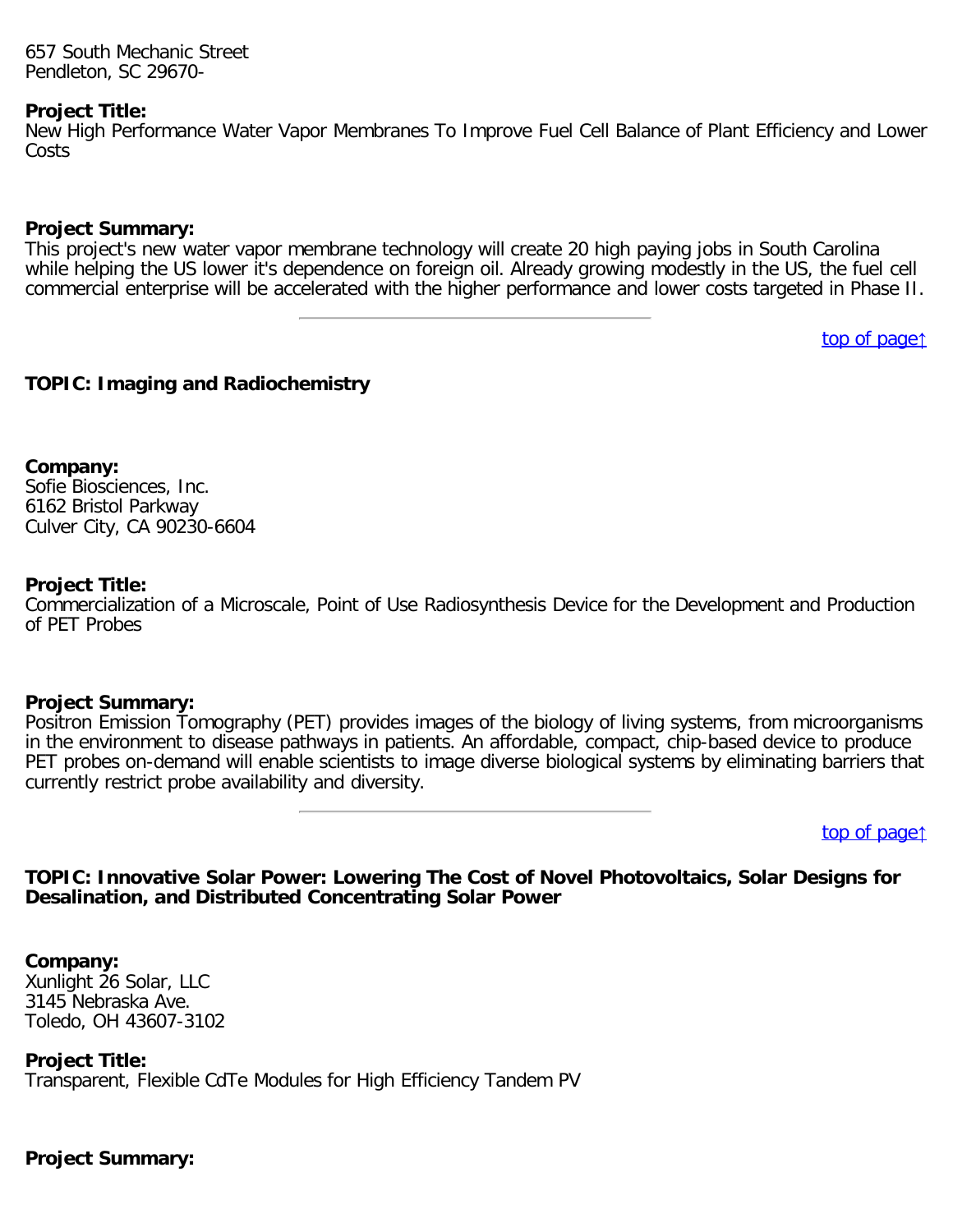This project will make 1'x4' prototype flexible solar modules using carbon nanotubes and ultrathin semiconductor layers The project will deliver flexible see-through solar modules, help maintain U.S. leadership in photovoltaics technology, and lower the cost of clean, renewable electricity generation.

### [top of page](#page-0-0)[↑](#page-0-0)

# <span id="page-23-0"></span>**TOPIC: Instrumentation and Tools for Materials Research Using Neutron Scattering**

**Company:** Nova Scientific, Inc. 10 Picker Road Sturbridge, MA 01566-1251

#### **Project Title:**

Very Large Area Microchannel Plate Neutron Detectors for Neutron Scattering

#### **Project Summary:**

This project will establish a solid-state neutron imaging detector capable of fully replacing existing 3He gas tube detectors which are now a limited national resource. This instrumentation will provide new capabilities to Oak Ridge and others, advancing US leadership in science

#### **Company:**

Tech-x Corporation 5621 Arapahoe Ave Boulder, CO 80303-1379

#### **Project Title:**

Genetic Algorithm Driven Molecular Structure Determination and Visualization for Real-Time Decision Support

#### **Project Summary:**

The Genetic Algorithm Driven Decision Support System (GADDSS) will enable the real-time molecular structure determination of the leadership Spallation Neutron Source and High Flux Isotope Reactor instruments experiment samples. Working together with existing systems at the facility we are able to provide our scientists and engineers more automated experiment analysis than ever before.

#### **Company:**

Xemed, LLC 16 Strafford Avenue Durham, NH 03824-1908

#### **Project Title:**

Polarized 3He Circulating Technologies for Neutron Analyzers

# **Project Summary:**

Neutron scattering advances technology for telecommunications, energy, manufacturing, plastics, transportation, and biotechnology. The newest class of wide-angle polarized neutron spectrometers requires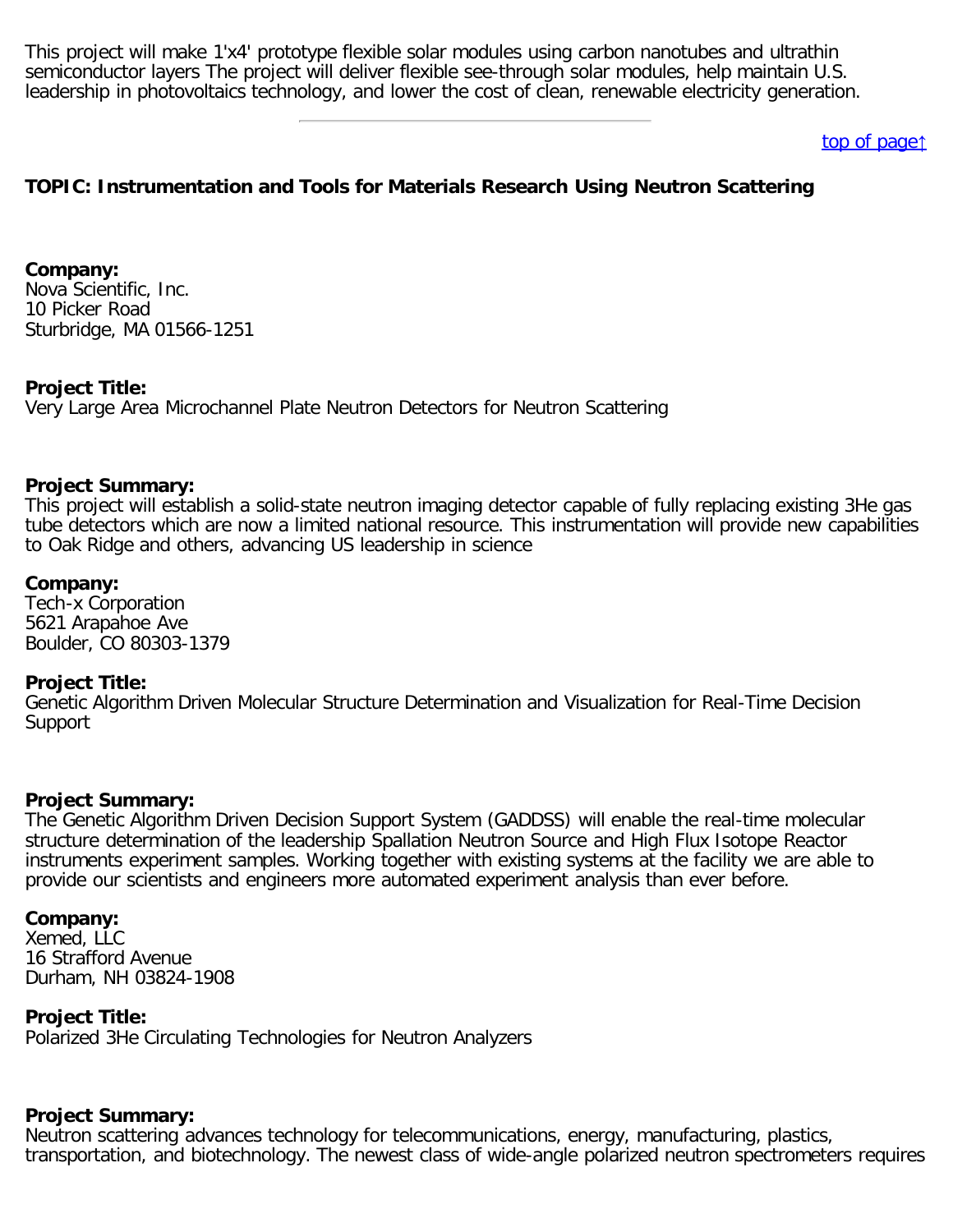polarized 3He production and delivery at unprecedented rates. This project develops gas circulation technologies that deliver polarized 3He gas from a new large-capacity polarizer, sited remotely, to a wideangle neutron analyzer.

[top of page](#page-0-0)[↑](#page-0-0)

### <span id="page-24-0"></span>**TOPIC: Instrumentation for Advanced Chemical Imaging**

#### **Company:**

Anasys Instruments Corp 121 Gray Avenue, Suite 100 Santa Barbara, CA 93101-1809

#### **Project Title:**

High Speed Wideband Infrared nano-Spectroscopy

#### **Project Summary:**

I This project will address a major unmet need in materials science and industry by developing a novel microscope platform that will enable chemical analysis at the nanoscale. This new microscope will accelerate the development of new high performance materials and will enable new scientific discoveries.

[top of page](#page-0-0)[↑](#page-0-0)

### <span id="page-24-1"></span>**TOPIC: Instrumentation for Electron Micropscopy and Scanning Probe Microscopy**

**Company:** Hummingbird Precision Machine Co, Dba Hummingbird 8300 28th Ct NE, Unit 200/300 Lacey, WA 98516-7126

#### **Project Title:**

Full Pressure Range Environmental Gas Heating Holder for the Transmission Electron Microscope

#### **Project Summary:**

This project proposes to develop and commercialize an electron microscope environmental gas specimen holder to give researchers radically improved methods for studying energy materials so as to better understand energy generation and storage processes at the nanometer scale. This in turn should facilitate miniaturization of current energy devices such as batteries and fuel cells.

#### **Company:**

Radiabeam Technologies, LLC. 1717 Stewart Street Santa Monica, CA 90404-4021

**Project Title:** Novel Ultrafast Electron Diffraction System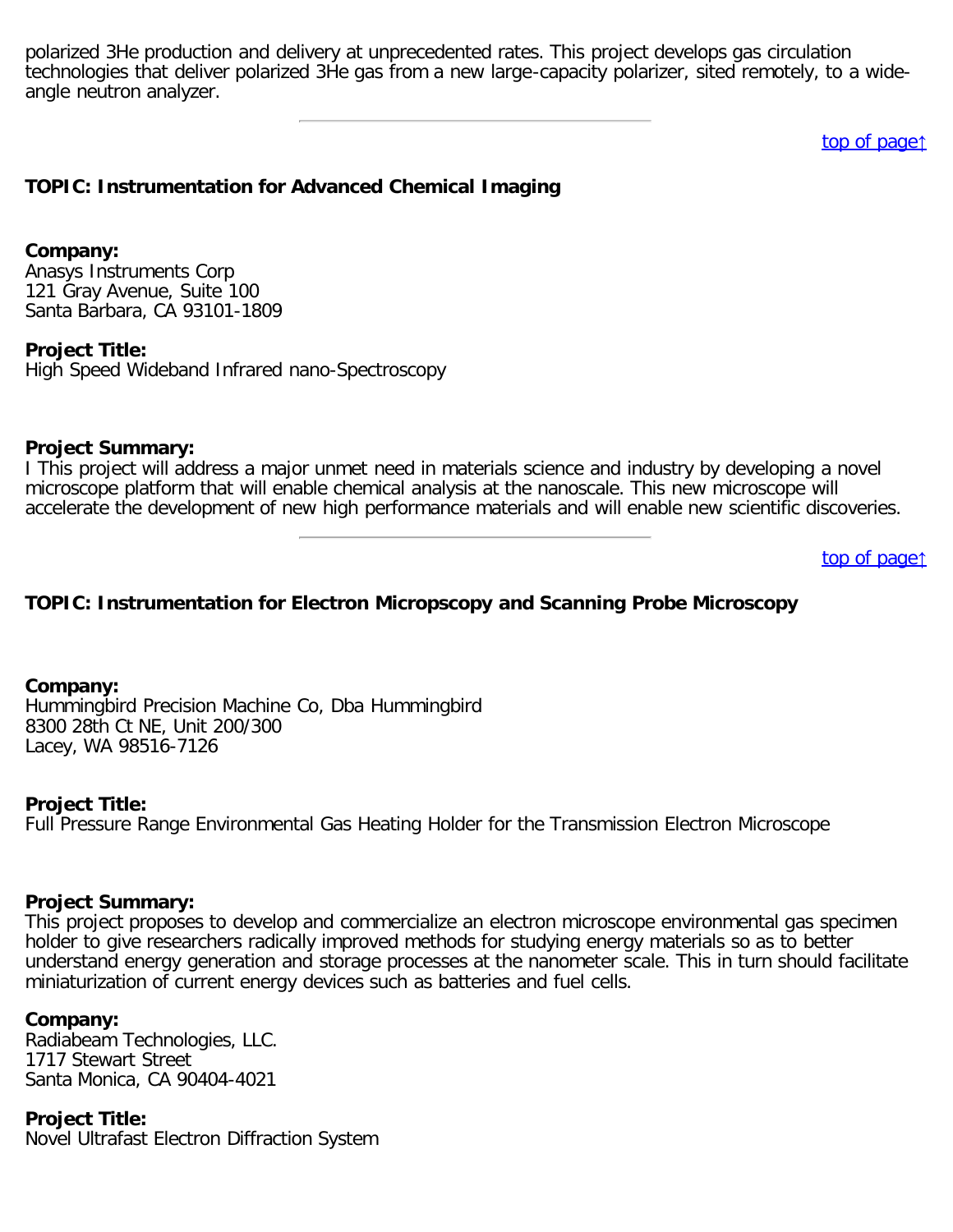The proposed 'streaked'-Ultra Electron Diffraction system (SUED) will produce innovative and groundbreaking results in many scientific areas, such as materials science, biology and chemistry. This will be possible thanks to a further improvement in the understanding of ultrafast phenomena with the SUED system.

[top of page](#page-0-0)[↑](#page-0-0)

### <span id="page-25-0"></span>**TOPIC: Instrumentation for Materials Research Using Ultra-Bright or Ultra-Fast X-Ray Sources**

#### **Company:**

Kapteyn-murnane Laboratories Inc. 1855 S 57th Ct Boulder, CO 80301-2811

### **Project Title:**

Tunable Narrow-Band High Harmonic Beamline Optimized for Ultrafast Soft X-Ray Photoemission and Imaging

#### **Project Summary:**

This project will develop a tunable, tabletop, ultrafast soft Xi; 1/2Cray beamline that is not available commercially for the study of new materials and nano-devices. This beamline is developed by integrating an extreme ultraviolet and soft X-ray light source based on nonlinear up-conversion and a novel monochromator optimized for this light source.

#### **Company:**

Star Cryoelectronics, LLC 25 Bisbee Court, Suite A Santa Fe, NM 87508-1338

### **Project Title:**

Superconducting Tunnel Junction Detectors for High-Resolution X-Ray Spectroscopy

### **Project Summary:**

Detector development for X-ray spectroscopy has lagged behind advances at the Nation's synchrotron facilities leading to constraints on productivity. This project advances the state of the art with the development of high speed and high energy resolution detectors specifically for synchrotron science applications that will enhance research capabilities and throughput.

[top of page](#page-0-0)[↑](#page-0-0)

### <span id="page-25-1"></span>**TOPIC: Modeling and Simulation of Industrially-Relevant Problems**

**Company:** Dynaflow, Inc. 10621-J Iron Bridge Road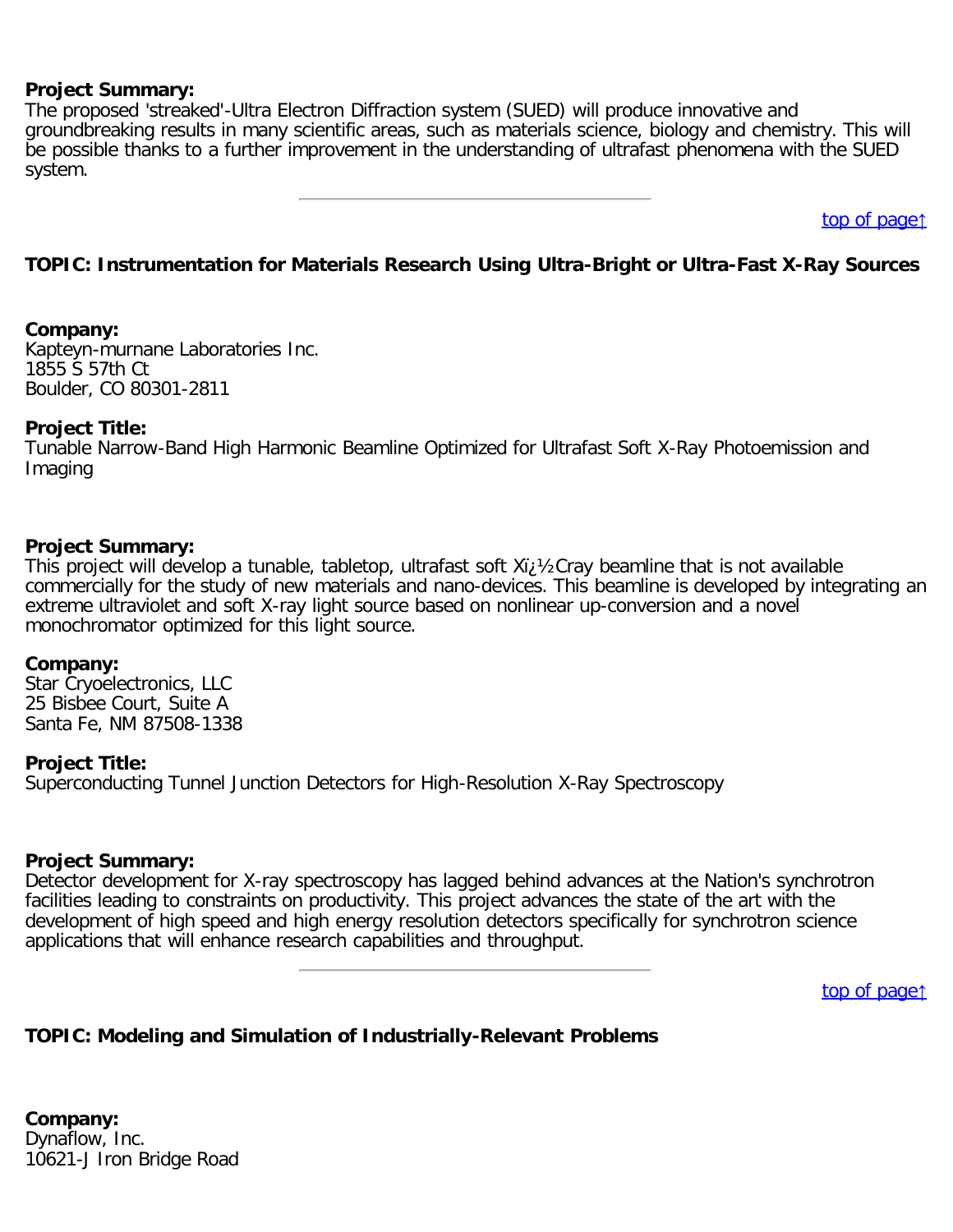Jessup, MD 20790-9381

### **Project Title:**

Multiscale Two-Phase Bubbly Flow Modeling

#### **Project Summary:**

This project will develop a computational fluid dynamics code which is able to simulate complex bubbly flows while addressing issue at all scales. This tool will benefit chemical, oil and gas, nuclear, and marine industries to improve efficiency of industry systems involving bubbly mixture flows.

#### **Company:**

Simmetrix Inc 10 Executive Park Dr. Clifton Park, NY 12065-5630

### **Project Title:**

Reliable Parallel Electromagnetic Simulations on High-Order Unstructured Meshes (38A)

### **Project Summary:**

This project will provide simulation automation tools for the application of a new generation simulation technologies which represent the only viable means of reliably providing the high accuracy results needed for design of critical systems. These tools will be applied to electromagnetic design problems ranging from threat detection, to antenna design, to wireless device design, to the treatment of cancer, to billion dollar high-energy scientific accelerators.

#### **Company:**

Far-tech, Inc. 10350 Science Center Drive Suite 150 San Diego, CA 92121-1136

#### **Project Title:**

Integrated Modeling Tool for Electron-Beam Based Ion-Sources

#### **Project Summary:**

This project will develop a numerical modeling tool that will guide and optimize electron-beam based ionsources for research and industrial applications. The tool will minimize trial and error experiments in current experiments, and help design future advanced devices, which is crucial for rare isotope ion sources that are needed in nuclear physics research, and further in medical and industrial applications.

[top of page](#page-0-0)[↑](#page-0-0)

### <span id="page-26-0"></span>**TOPIC: Nuclear Physics Accelerator Technology**

**Company:** Muons, Inc. 552 N. Batavia Ave Batavia, IL 60510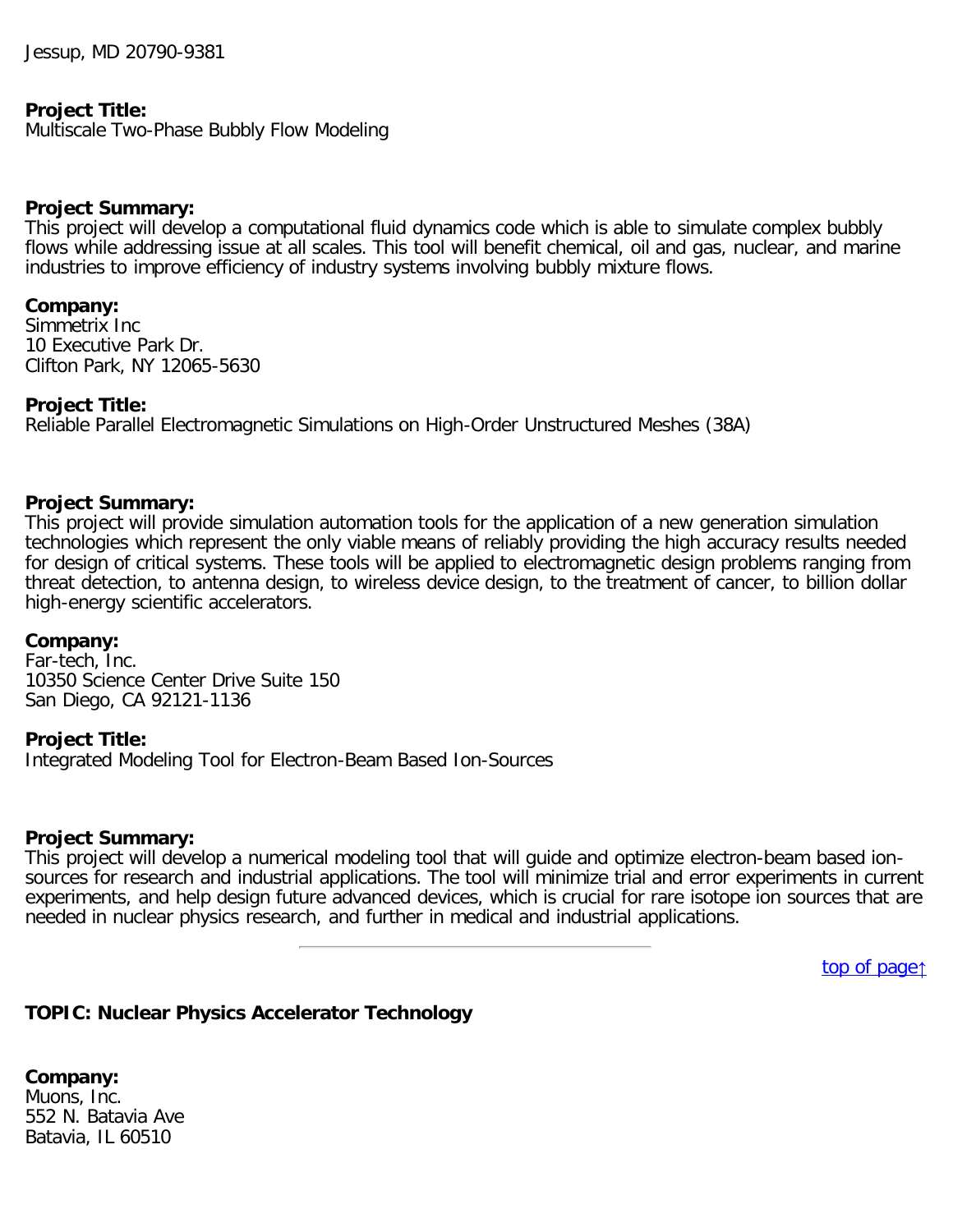# **Project Title:**

High Radiation Environment Nuclear Fragment Separator Magnet

### **Project Summary:**

New generations of high-temperature superconducting wire have opened up new technological possibilities for magnet coils in high radiation and high heat load environments. Large magnets to test this concept are being designed and prototyped for the Facility for Radioactive Ion Beams.

### **Company:**

Ridgetop Group, Inc. 3580 West Ina Road Tucson, AZ 85741-2276

# **Project Title:**

High-Performance ADC for Particle Accelerator Instrumentation Applications

### **Project Summary:**

The study of high-energy sub-atomic particle behavior is limited by speed, resolution, power, and radiation tolerance of components used in instruments that control accelerators. This solution addresses all these issues with a novel data converter that exceeds state-of-the-art performance for generating and controlling particle beams necessary to conduct required experiments.

### **Company:**

Svt Associates, Inc. 7620 Executive Drive Eden Prairie, MN 55344-3677

### **Project Title:**

Enhanced Quantum Efficiency of Photocathodes with Polarized Emission

### **Project Summary:**

This project seeks to advance the tools available for experimental physics research.

[top of page](#page-0-0)[↑](#page-0-0)

# <span id="page-27-0"></span>**TOPIC: Nuclear Physics Electronics Design and Fabrication**

**Company:** Xia, LLC 31057 Genstar Road Hayward, CA 94544-0000

### **Project Title:**

High Density Low Cost Readout Electronics for Large Scale Radiation Detectors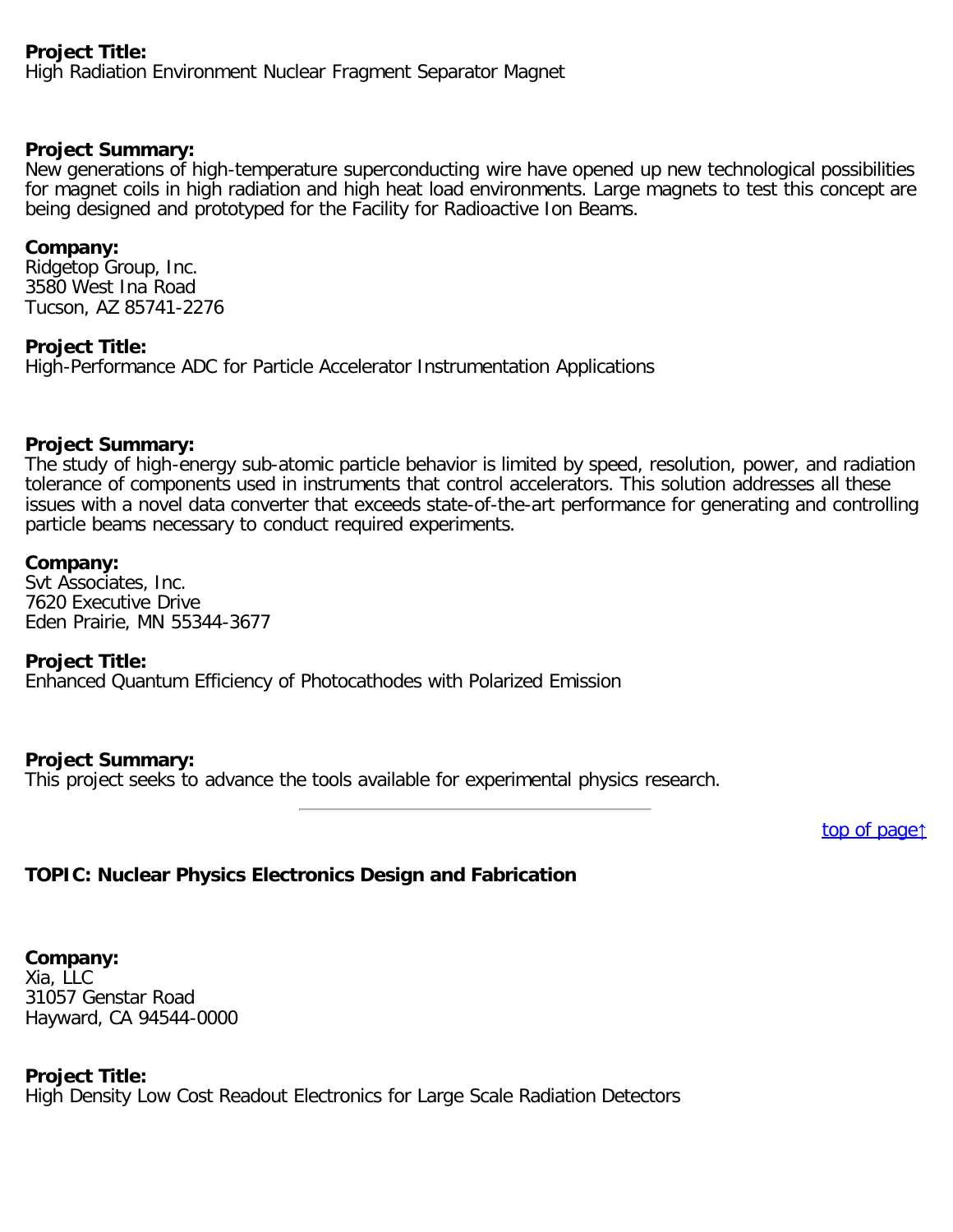Development of affordable, high performance digital readout electronics is vital to support cutting- edge nuclear science research at the nation's nuclear facilities and universities. This proposed work will help maintain U.S. scientific and technological leadership role in the world, educate and train future nuclear science workforce, and improve homeland security.

[top of page](#page-0-0)[↑](#page-0-0)

# <span id="page-28-0"></span>**TOPIC: Nuclear Physics Instrumentation. Detection Systems and Techniques**

### **Company:**

Integrated Sensors, LLC 2403 Evergreen Road Ottawa Hills, OH 43606-2323

### **Project Title:**

High-Performance Plasma Panel Based Micropattern Detector

#### **Project Summary:**

A low mass, position sensitive, fast, charged particle radiation detector is proposed for a variety of applications in nuclear physics including low to medium energy ion beam research Integrated Sensors is teamed on this project with the Physics Division at Oak Ridge National Laboratory and the Physics Department at the University of Michigan.

### **Company:**

Phds Co. 3011 Amherst Road Knoxville, TN 37921-3713

#### **Project Title:**

Thin-Window P-Type Point-Contact Germanium Detectors for Rare Particle Detection 45c

#### **Project Summary:**

The DOE Office of Nuclear Physics requires larger, more sensitive and lower cost detectors for rare-particle detection experiments. The new variety of germanium detectors being developed will provide a new generation of improved detectors for this critical DOE mission and for the detection of radioactive materials in general.

#### **Company:**

Sinmat Inc. 1912 NW 67th Place Gainesville, FL 32653-1649

# **Project Title:**

Novel Polishing Process to Fabricate Ultra Low Thickness Variation Diamond Substrates for Next Generation Beam Tracking Detectors

#### **Project Summary:**

This project will develop a novel technology to produce ultra-flat diamond crystals that may lead to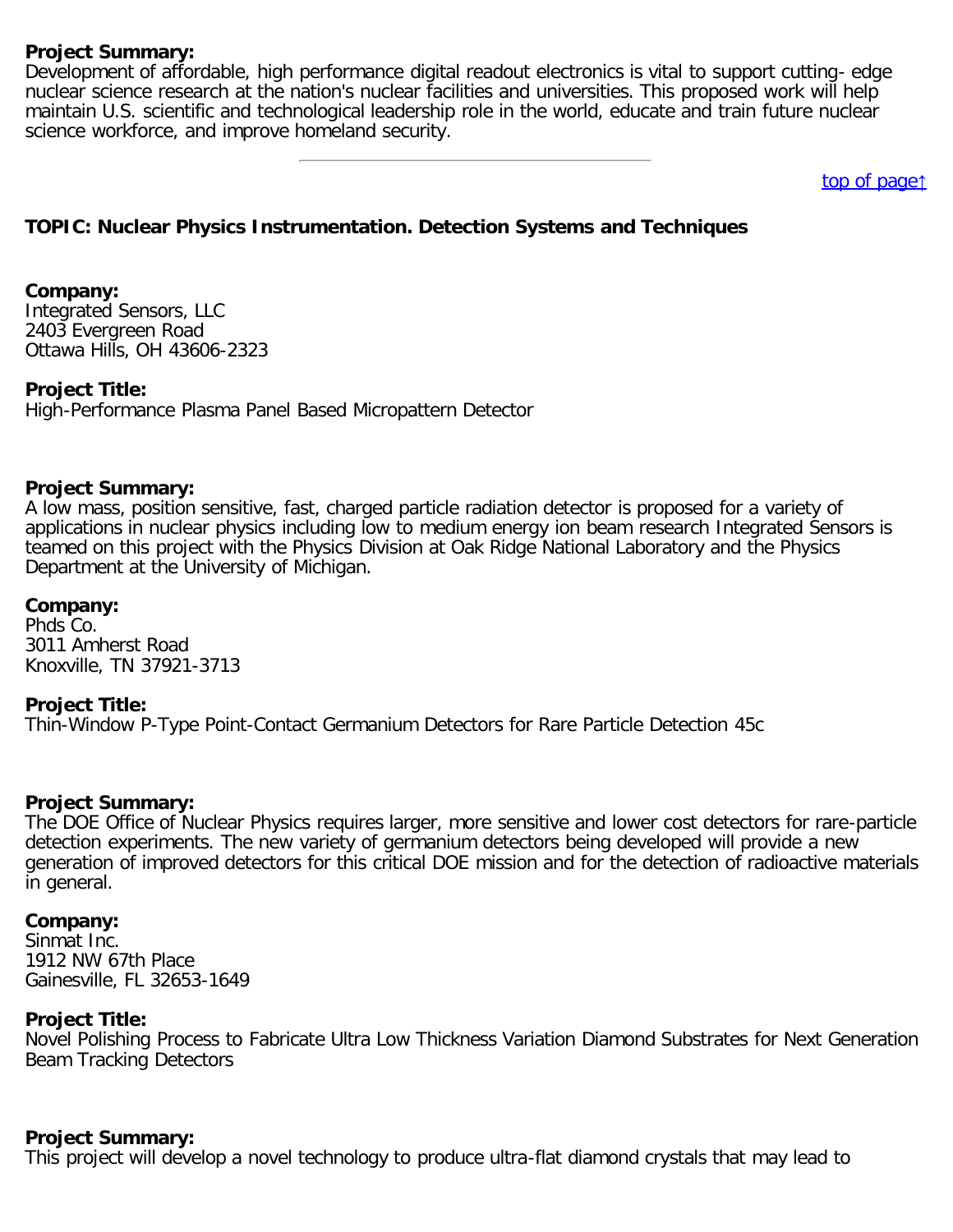advancement in the fields of nuclear physics research, X-ray, optical, and next generation computer applications.

[top of page](#page-0-0)[↑](#page-0-0)

### <span id="page-29-0"></span>**TOPIC: Nuclear Physics Isotope Science and Technology**

**Company:** Isotherapeutics Group LLC 1004 S. Velasco Angleton, TX 77515-5250

**Project Title:**

High Specific Activity Sm-153 by Post Irradiation Isotope Separation

### **Project Summary:**

Development of promising cancer therapies is being hindered by the lack of suitable radioisotopes This project aims to demonstrate that samarium-153 can be produced in high specific activity form by electromagnetic separation Successful deployment of the technology could enable the creation of a new generation of targeted cancer therapies.

[top of page](#page-0-0)[↑](#page-0-0)

### <span id="page-29-1"></span>**TOPIC: Production of Bioenergy and Biofuels From Cellulosic and Non-Food Biomass**

**Company:**

Aerodyne Research, Inc. 45 Manning Road Billerica, MA 01821-3976

**Project Title:**

Biomass to Hydrocarbons by Catalytic Fast Pyrolysis

#### **Project Summary:**

The U.S. has a pressing need to develop technologies to convert non-food biomass resources into renewable commodities, including fuels, plastics, and specialty chemicals This work will develop technologies that target direct conversion of inedible, waste components of biomass into chemicals that can be used as additives or replacements to gasoline or to synthesize plastics.

### **Company:**

Lygos, Inc 1534 Innes Ave. San Francisco, CA 94124-

**Project Title:** Microbial production of dicarboxylic acids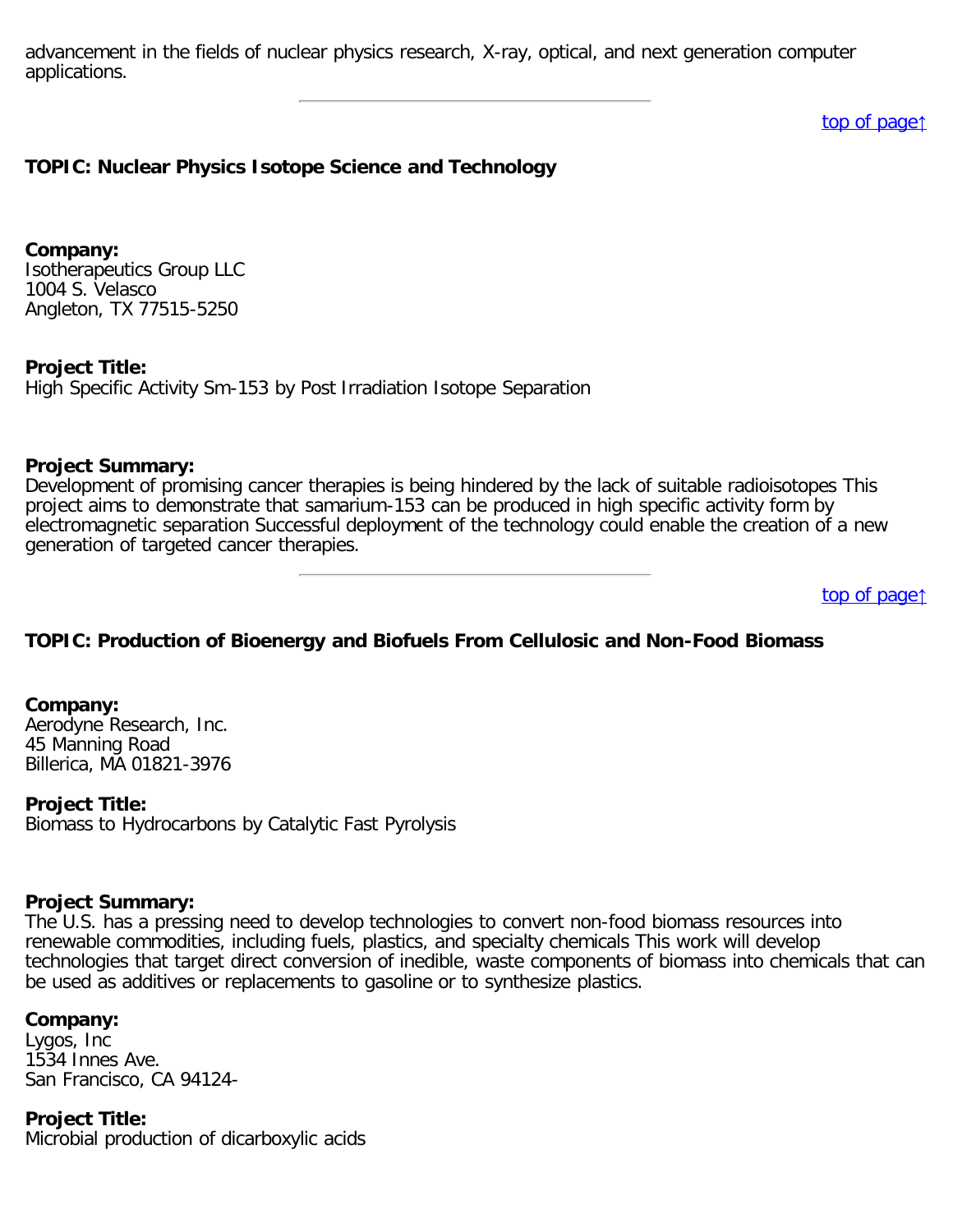This project will develop renewable routes to produce commodity and specialty chemicals currently made from petroleum. Lygos' processes can be applied domestically to convert waste agricultural material into chemicals that are predominantly manufactured abroad today

[top of page](#page-0-0)[↑](#page-0-0)

#### <span id="page-30-0"></span>**TOPIC: Radiation Detection**

#### **Company:**

Capesym, Inc. 6 Huron Drive Natick, MA 01760-1325

### **Project Title:**

Novel Method for Growth of Detector-Grade CZT Crystals

#### **Project Summary:**

This program is focused on development of a novel method for production of semiconductor material for detection of X- and g-ray radiation with applications in homeland security inspection, medicine, nuclear science and geophysics.

[top of page](#page-0-0)[↑](#page-0-0)

### <span id="page-30-1"></span>**TOPIC: Radio Frequency (RF) Devices and Components for Accelerator Facilities**

#### **Company:**

Advanced Cooling Technologies, Inc. 1046 New Holland Ave Lancaster, PA 17601-5606

#### **Project Title:**

Passivation Coatings for RF Power Devices

# **Project Summary:**

A core technology is proposed for improved corrosion resistance in water cooled radio frequency devices. An innovative approach to deposit highly uniform ceramic coatings will significantly extend operation lifetime, thus decreasing maintenance costs and downtime of DOE accelerator facilities

#### **Company:**

Euclid Techlabs, LLC 5900 Harper Rd. Suite 102 Solon, OH 44139-1866

### **Project Title:**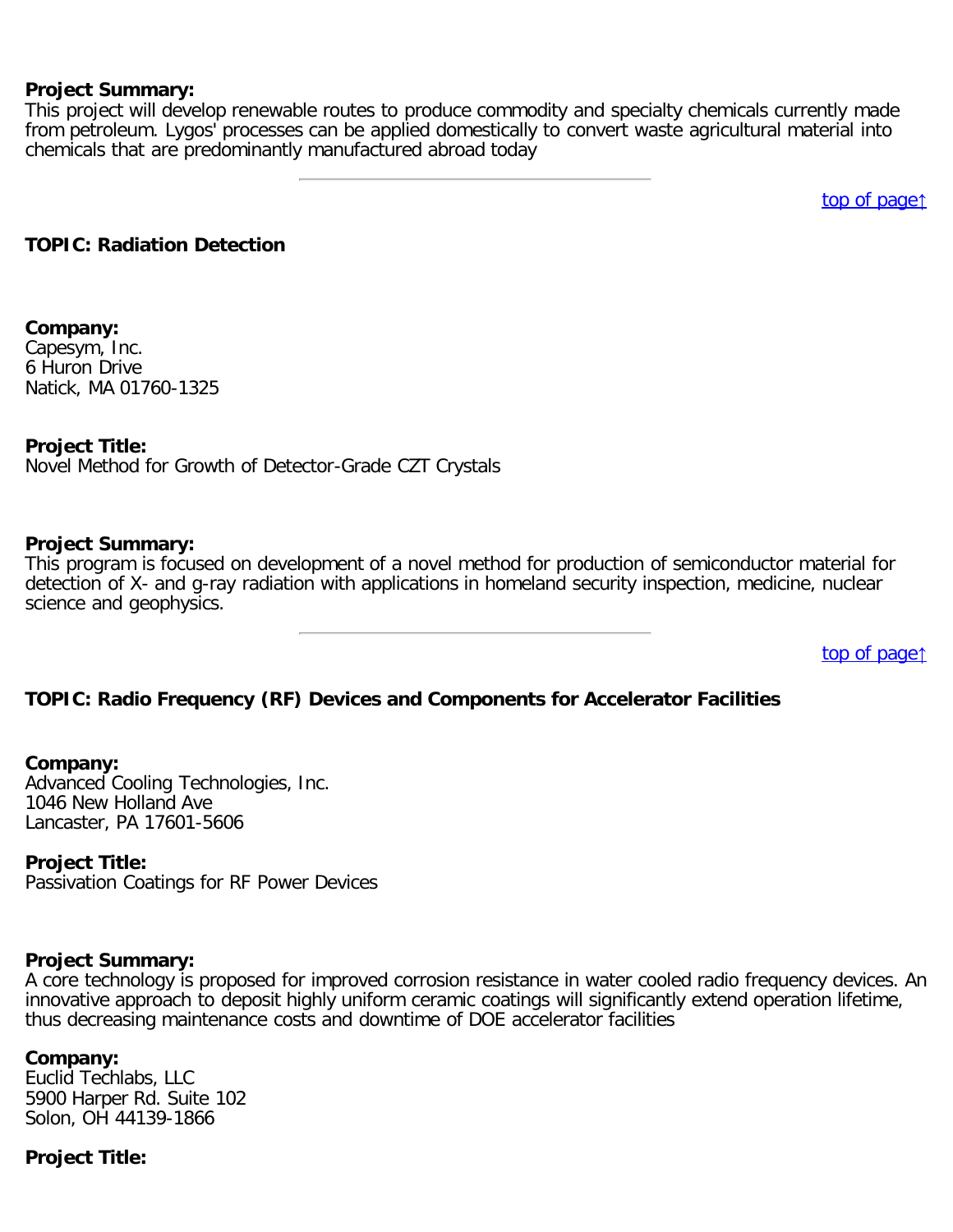Accelerators used by DoE for nuclear-physics research require huge amounts of electrical power. The proposed grant will develop a high-efficiency power amplifier that is adaptable to many applications and will significantly reduce electricity consumption, thus reducing operating costs, importation of foreign petroleum, pollution, and greenhouse-gas emissions.

### **Company:**

Green Mountain Radio Research Company 77 Vermont Avenue Colchester, VT 05446-3121

**Project Title:**

High-Power High-Efficiency Power Amplifiers for Synchrotron Light Sources

### **Project Summary:**

Accelerators used by DoE for nuclear-physics research require huge amounts of electrical power. The proposed grant will develop a high-efficiency power amplifier that is adaptable to many applications and will significantly reduce electricity consumption, thus reducing operating costs, importation of foreign petroleum, pollution, and greenhouse-gas emissions.

[top of page](#page-0-0)[↑](#page-0-0)

# <span id="page-31-0"></span>**TOPIC: Radio Frequency Accelerator Technology for High Energy Accelerator and Colliders**

**Company:** Euclid Techlabs, LLC 5900 Harper Rd. Suite 102 Solon, OH 44139-1866

### **Project Title:**

A New Conical Half-Wave Superconducting Cavity

### **Project Summary:**

We propose to design a new kind of superconducting cavity that reduces cost by occupying less space in a proton accelerator. This device will be useful not only as a component of accelerators for basic research but also for the transmutation of nuclear waste

### **Company:**

Euclid Techlabs, LLC 5900 Harper Rd. Suite 102 Solon, OH 44139-1866

**Project Title:** High Gradient Test of a Standing Wave Dielectric Loaded Accelerating Structure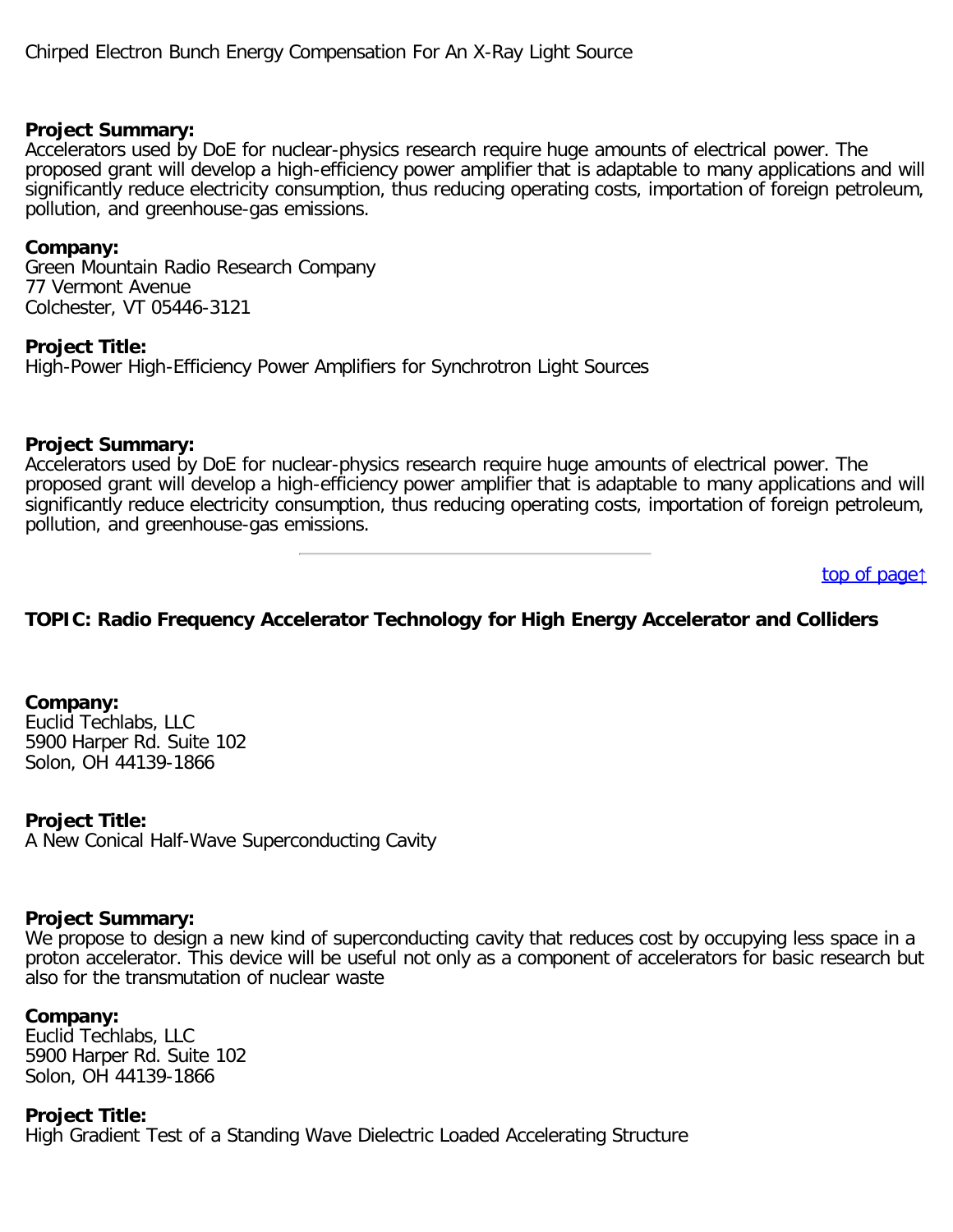An ultra-high gradient (acceleration rate) is preferred for cost and other reasons in future high energy collider designs. The standing wave Dielectric Loaded Accelerating (DLA) structure proposed for this project has a unique possibility of achieving a very high gradient with a low Rf power requirement.

#### **Company:**

Strategic Polymer Sciences, Inc 200 Innovation Blvd State College, PA 16803-6602

### **Project Title:**

Unconventional Compact Wound Glass Capacitors for Pulsed Power System in RF Accelerators

#### **Project Summary:**

This program will develop high performance energy storage glass capacitors with ultrahigh energy density, high reliability, and low cost The advanced capacitors can be used in military pulsed power weapon systems, medical defibrillators, hybrid electric vehicles, wind turbine, and photovoltaic panels.

[top of page](#page-0-0)[↑](#page-0-0)

### <span id="page-32-0"></span>**TOPIC: Remote Sensing**

#### **Company:**

Mesa Photonics, LLC 1550 Pacheco St Santa Fe, NM 87505-3914

#### **Project Title:**

Chemical remote sensor for proliferation

#### **Project Summary:**

This project will develop an unobtrusive sensor that uses sunlight to detect possible clandestine nuclear processing Successful completion of the Phase II project will provide a validated prototype sensor that is fully automated, compact, portable, and operates continuously at low power.

[top of page](#page-0-0)[↑](#page-0-0)

### <span id="page-32-1"></span>**TOPIC: Smart Facilities and Green Networks**

**Company:** Cognitive Electronics LLC 16 Cavendish Ct., Suite 2F Lebanon, NH 03766-1441

#### **Project Title:**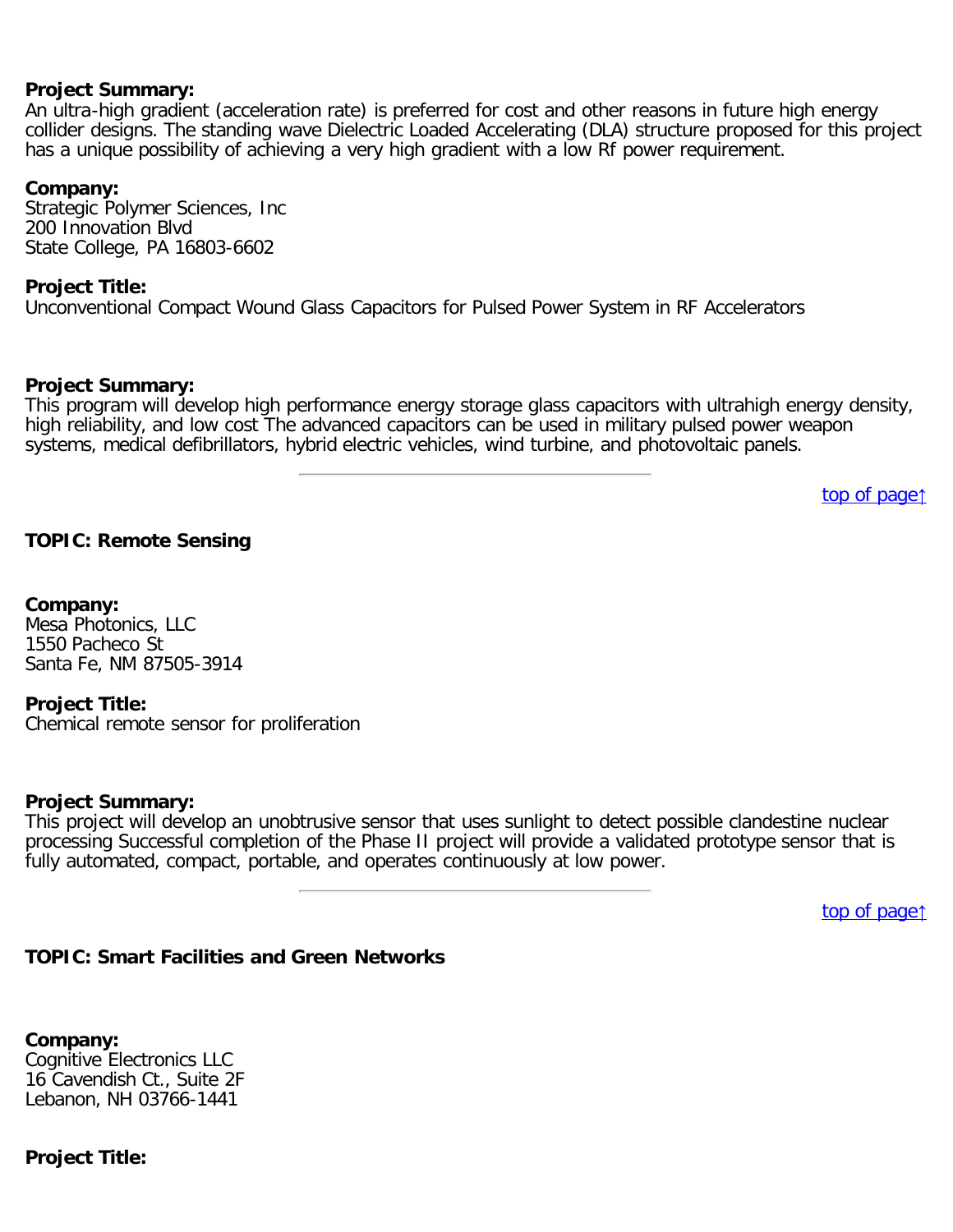A novel computer system based on certain characteristics of brain circuitry has been demonstrated to perform supercomputing tasks at drastically lower power than standard datacenter servers. Additional development and testing will allow us to make it available to new users while verifying its power efficiency and preparing it for manufacturing.

### **Company:**

Decision Detective Corporation 4354 Town Center Blvd. Suite #114-250 El Dorado Hills, CA 95762-7116

### **Project Title:**

Power Management Optimization Platform for High Performance Computing and Data Centers

### **Project Summary:**

Decision Detective software creates accurate and timely intelligence from monitored High Performance Computing and datacenter climate conditioning equipment that saves significant energy and lowers operational costs, all while maintaining high computing system availability and reliability.

### **Company:**

Enhanced Systems Consulting, Inc. 3201 Hanover Road Johnson City, TN 37604-1463

### **Project Title:**

Dynamically Controlled Electric Demand Management System

### **Project Summary:**

Variable electric demands force costly inefficiencies and risks to the nation's electric grid. DCEDMS is a systematic software solution that monitors and manages electricity distribution by synchronizing and balancing generation and consumption with scalable, secure and sustainable smart grid technologies.

[top of page](#page-0-0)[↑](#page-0-0)

# <span id="page-33-0"></span>**TOPIC: Technologies for Subsurface Characterization and Monitoring**

**Company:** Vista Clara Inc. 12201 Cyrus Way, Suite 104 Mukilteo, WA 98275-5735

#### **Project Title:**

Low Cost In-Situ NMR Technologies for Monitoring Biological and Geochemical Processes in the Subsurface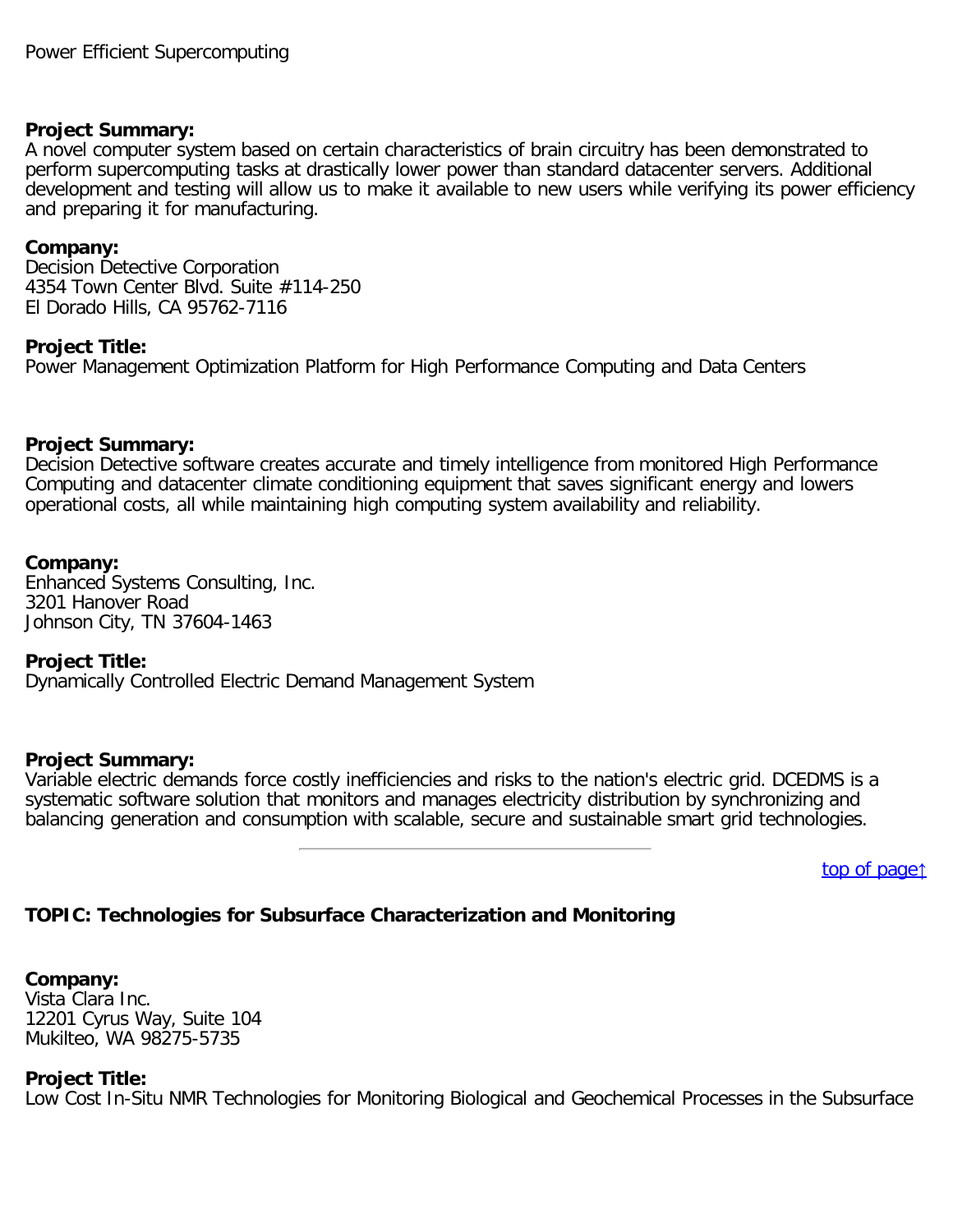This project will develop and demonstrate the application of low-cost in-situ NMR instrumentation and measurement techniques for monitoring bioremediation of contaminated groundwater aquifers. The proposed methodology will provide reliable, higher- resolution information on this key subsurface process for improved understanding and remediation of contaminated groundwater at DoE legacy and commercial sites

[top of page](#page-0-0)[↑](#page-0-0)

# <span id="page-34-0"></span>**TOPIC: Technologies Related to Energy Storage for Electric Drive Vehicles**

**Company:** Onto Technology, LLC 63221 Service Road Suite 6/F Bend, OR 97701-8740

**Project Title:** Advanced Battery Recycling

#### **Project Summary:**

This project develops environmentally friendly processes for recycling batteries from portable electronics or electric vehicles. The technology developed will reduce manufacturing costs and be foundational for jobs supporting the nation's sustainability and energy independence.

[top of page](#page-0-0)[↑](#page-0-0)

### <span id="page-34-1"></span>**TOPIC: Technology to Support BES User Facilities**

#### **Company:**

Mesa Photonics, LLC 1550 Pacheco St Santa Fe, NM 87505-3914

#### **Project Title:**

Complete Characterization of Ultrafast X-Ray Pulses

#### **Project Summary:**

This project will develop low-cost, high precision instruments to improve the performance of highbrightness x-ray sources These sources can improve medical diagnostics and improve detection for Homeland Security.

#### **Company:**

Radiation Monitoring Devices, Inc. 44 Hunt Street Watertown, MA 02472-4699

### **Project Title:**